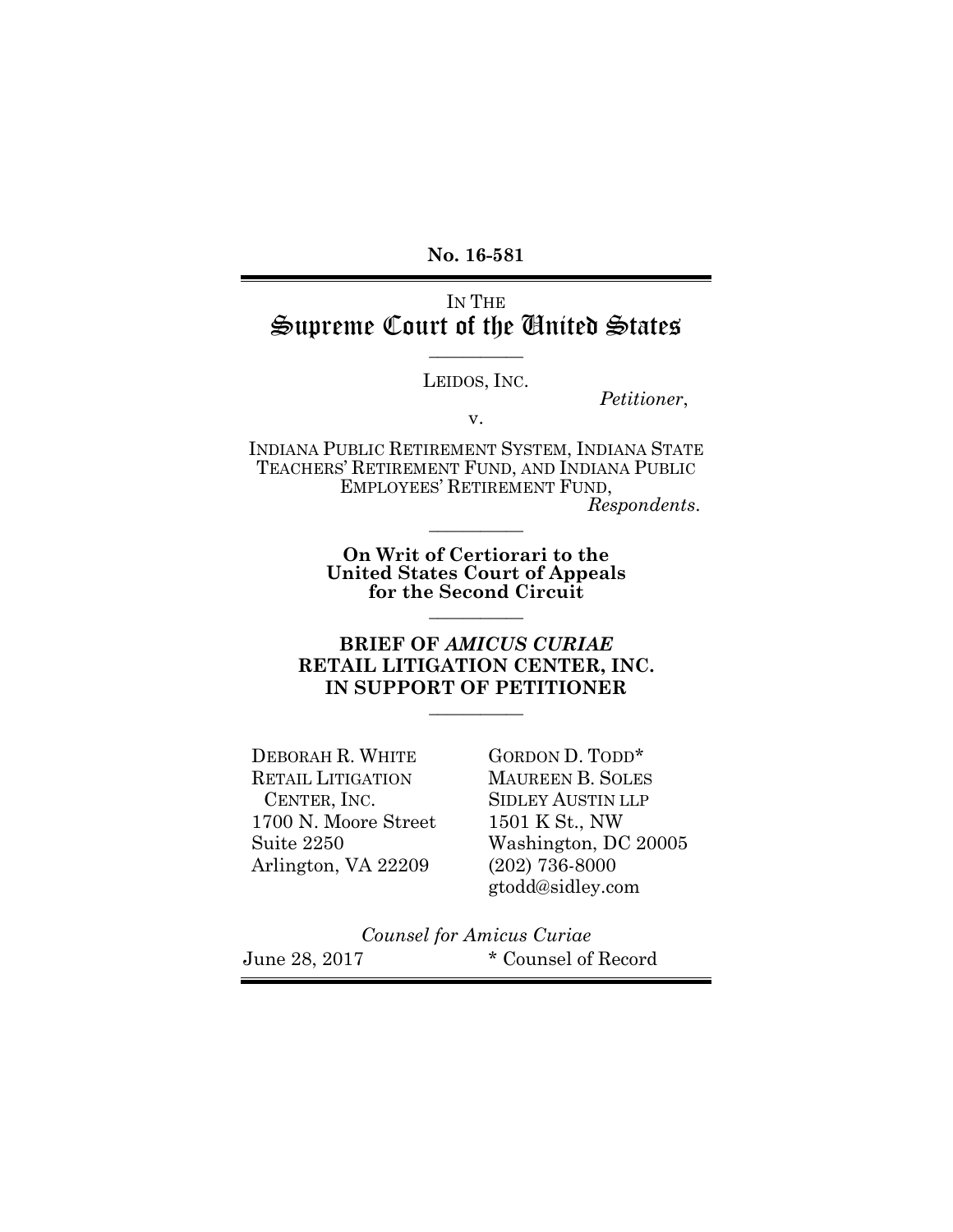# TABLE OF CONTENTS

|                                                                                                                                                                                                                                                                     | Page           |
|---------------------------------------------------------------------------------------------------------------------------------------------------------------------------------------------------------------------------------------------------------------------|----------------|
|                                                                                                                                                                                                                                                                     | iii            |
| INTEREST OF AMICUS CURIAE                                                                                                                                                                                                                                           | 1              |
| SUMMARY OF ARGUMENT                                                                                                                                                                                                                                                 | $\overline{2}$ |
|                                                                                                                                                                                                                                                                     | 5              |
| I. OMISSION OF A REQUIRED ITEM 303<br>DISCLOSURE IS NOT PER SE ACTIONA-<br>BLE UNDER SECTION 10(b) AND RULE                                                                                                                                                         |                |
|                                                                                                                                                                                                                                                                     | 5              |
| A. The Private Right Of Action Does Not In-<br>clude Liability For All Omissions From                                                                                                                                                                               | 6              |
| B. Item 303 Imposes A Significantly<br>Broader Standard For Disclosure Than<br>Required For Section 10(b)/Rule 10b-5 Li-                                                                                                                                            | 7              |
| C. Basing Section 10(b)/Rule 10b-5 Claims<br>On Item 303 Materiality Would Be Incon-                                                                                                                                                                                | 12             |
| D. Basing Section 10(b)/Rule 10b-5 Claims<br>On Item 303 Materiality Would Confuse<br>The Statutory And Regulatory Disclo-                                                                                                                                          | 13             |
| II. TREATING ITEM 303 OMISSIONS AS MA-<br>TERIAL OMISSIONS ACTIONABLE UN-<br>DER SECTION 10(b) WOULD IMPOSE SE-<br>VERE, UNWARRANTED, AND WASTE-<br>FUL OBLIGATIONS ON<br><b>INDUSTRIES</b><br>SUCH AS THE RETAIL INDUSTRY WITH<br>NO APPRECIABLE BENEFIT TO INVES- | 19             |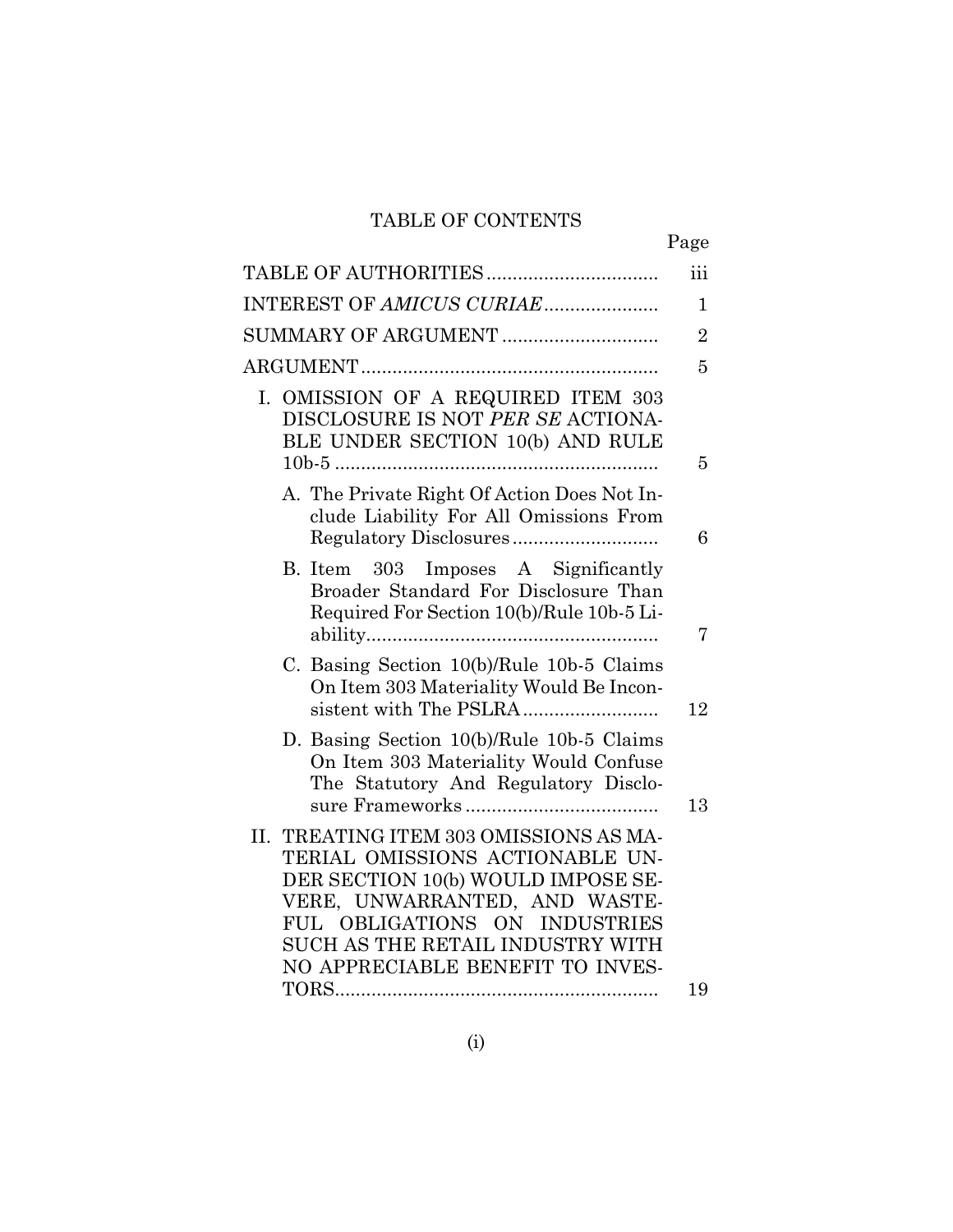# TABLE OF CONTENTS—continued

| Page |
|------|
|      |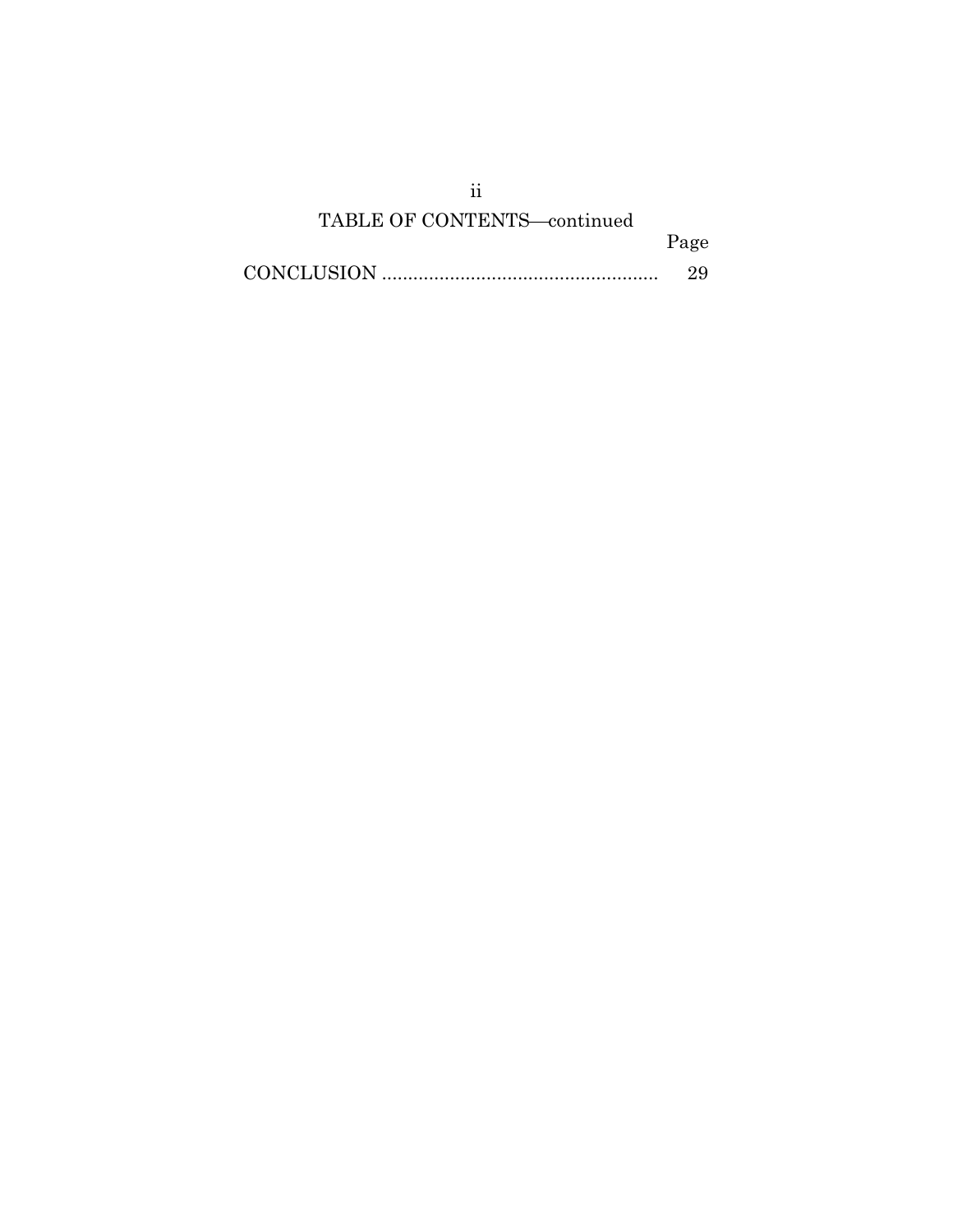## TABLE OF AUTHORITIES

CASES Page

| Alexander v. Sandoval, 532 U.S. 275                                                                                                       |      |
|-------------------------------------------------------------------------------------------------------------------------------------------|------|
|                                                                                                                                           | 5    |
| Basic Inc. v. Levinson, 485 U.S. 224                                                                                                      |      |
| $[1988] \label{eq:1988} \begin{minipage}{0.9\linewidth} \textbf{Blue} \textbf{Chip Stamps v.} \textbf{Manor Drug Stores,} \end{minipage}$ |      |
|                                                                                                                                           | 17   |
| Chiarella v. United States, 445 U.S. 222                                                                                                  |      |
| $(1980)$                                                                                                                                  | 2, 7 |
| Christine Asia Co. v. Ali Baba Grp. Hldg.                                                                                                 |      |
| Ltd., 192 F. Supp. 3d 456                                                                                                                 |      |
|                                                                                                                                           | 27   |
| $\begin{tabular}{c} (S.D.N.Y.~2016)\\ Denny & v. ~Barber, ~576 F.2d ~465 \end{tabular}$                                                   |      |
|                                                                                                                                           | 21   |
| Dura Pharm., Inc. v. Broudo, 544 U.S. 336                                                                                                 |      |
| $(2005)$                                                                                                                                  | 28   |
| Findwhat Inv'r Grp. v. FindWhat.com,                                                                                                      |      |
| 658 F.3d 1282 (11th Cir. 2011)                                                                                                            | 7    |
| Ind. Pub. Ret. Sys. v. SAIC, Inc., 818 F.3d                                                                                               |      |
| 85 (2d Cir. 2016), cert. granted, 85                                                                                                      |      |
| U.S.L.W. 3451 (U.S. Mar. 27, 2017)                                                                                                        |      |
|                                                                                                                                           | 8    |
| Janus Capital Grp., Inc. v. First Derivative                                                                                              |      |
|                                                                                                                                           | 12   |
| Lopez v. Ctpartners Exec. Search, Inc.,                                                                                                   |      |
| 173 F. Supp. 3d 12 (S.D.N.Y. 2016)                                                                                                        | 27   |
| Matrixx Initiatives, Inc. v. Siracusano,                                                                                                  |      |
|                                                                                                                                           |      |
| Merrill Lynch, Pierce, Fenner & Smith, Inc.                                                                                               |      |
|                                                                                                                                           | 22   |
| Michigan v. EPA, 135 S. Ct. 2699                                                                                                          |      |
|                                                                                                                                           | 26   |
| In re NVIDIA Corp. Sec. Litig., 768 F.3d                                                                                                  |      |
|                                                                                                                                           | 9    |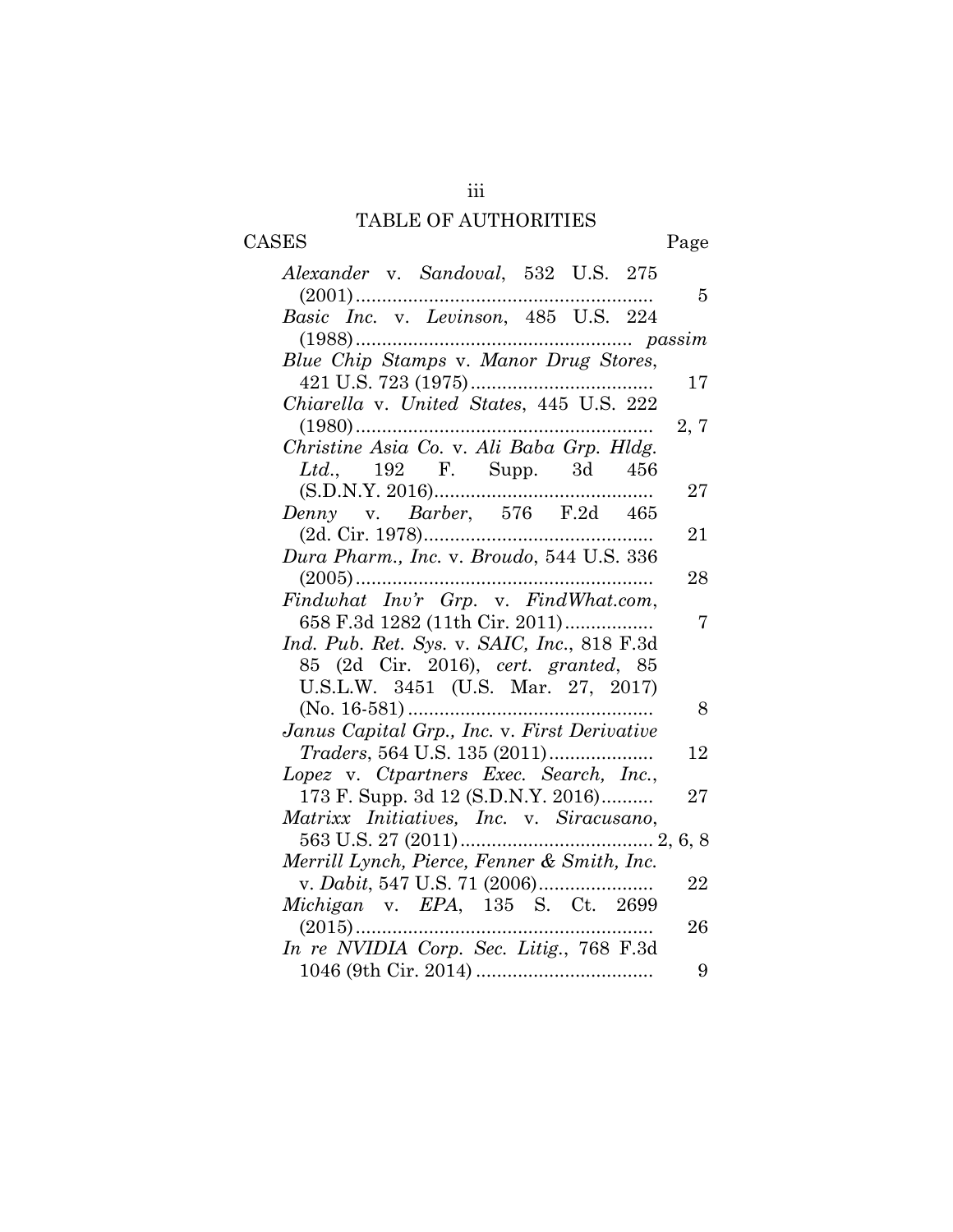## TABLE OF AUTHORITIES—continued

|                                              | Page |
|----------------------------------------------|------|
| Oran v. Stafford, 226 F.3d 275 (3d Cir.      |      |
|                                              |      |
| Stoneridge Inv. Partners, LLC v. Scientific- |      |
| <i>Atlanta</i> , <i>Inc.</i> , 552 U.S. 148  |      |
|                                              |      |
| Tellabs, Inc. v. Makor Issues & Rights,      |      |
|                                              |      |
| TSC Indus., Inc. v. Northway, 426 U.S. 438   |      |
|                                              |      |

## STATUTES AND REGULATIONS

| Jumpstart Our Business Startups (JOBS)   |
|------------------------------------------|
| Act, Pub. L. No. 112-106, 1216 Stat. 306 |
| 26                                       |
| 5                                        |
| 13                                       |
| 13                                       |
| 13                                       |
| 12                                       |
|                                          |
|                                          |
| SEC Intrepretive Guidance, Exchange Act  |
| Release No. 33-6835, 1989 WL 1092885     |
|                                          |
| Management's Discussion and Analysis of  |
| Financial Condition and Results of       |
| Operations, Exchange Act Release No. 33- |
| 6835, 54 Fed. Reg. 22427                 |
|                                          |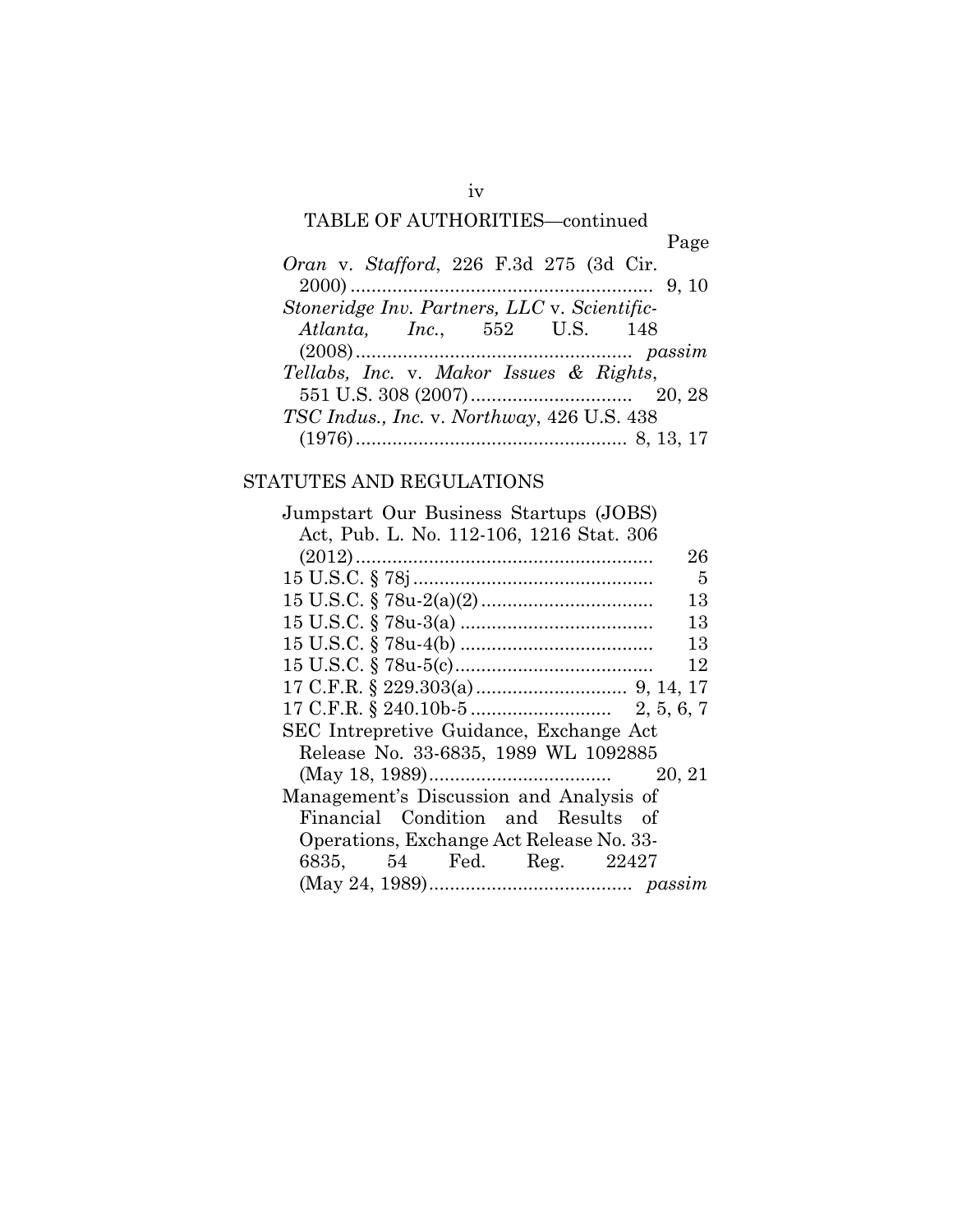## TABLE OF AUTHORITIES—continued

|                                           | Page  |
|-------------------------------------------|-------|
| Disclosure in Management's Discussion and |       |
| Analysis About Off-Balance Sheet Ar-      |       |
| rangements and Aggregate Contractual      |       |
| Obligations, Exchange Act Release No.     |       |
| 33-8182, 68 Fed. Reg. 5982                |       |
|                                           | 14    |
| Implementation of Standards of Profes-    |       |
| sional Conduct for Attorneys, Exchange    |       |
| Act Release Nos. 33-8185; 34-47276, 68    |       |
| Fed. Reg. 6296, 6302 (Feb. 6, 2003)       | 20    |
| Commission Guidance Regarding Man-        |       |
| agement's Discussion and Analysis of      |       |
| Financial Condition and Results of Op-    |       |
| erations, Exchange Act Release No. 33-    |       |
| 8350, 68 Fed. Reg. 75056                  |       |
|                                           |       |
| Commission Guidance on Presentation of    |       |
| Liquidity and Capital Resources Disclo-   |       |
| sures in Management's Discussion and      |       |
| Analysis, Exchange Act Release No. 33-    |       |
| 9144, 75 Fed. Reg. 59894                  |       |
|                                           | 15    |
| Business and Financial Disclosure Re-     |       |
| quired by Regulation S-K, Exchange Act    |       |
| Release No. 33-10064, 81 Fed. Reg. 23916  |       |
|                                           | 3, 14 |
|                                           |       |

## LEGISLATIVE HISTORY

H.R. Rep. No.104-369 (1995) (Conf. Rep.)... 28

## SCHOLARLY AUTHORITIES

| Mitu Gulati, Fraud by Hindsight, 98 NW. |    |
|-----------------------------------------|----|
|                                         | 21 |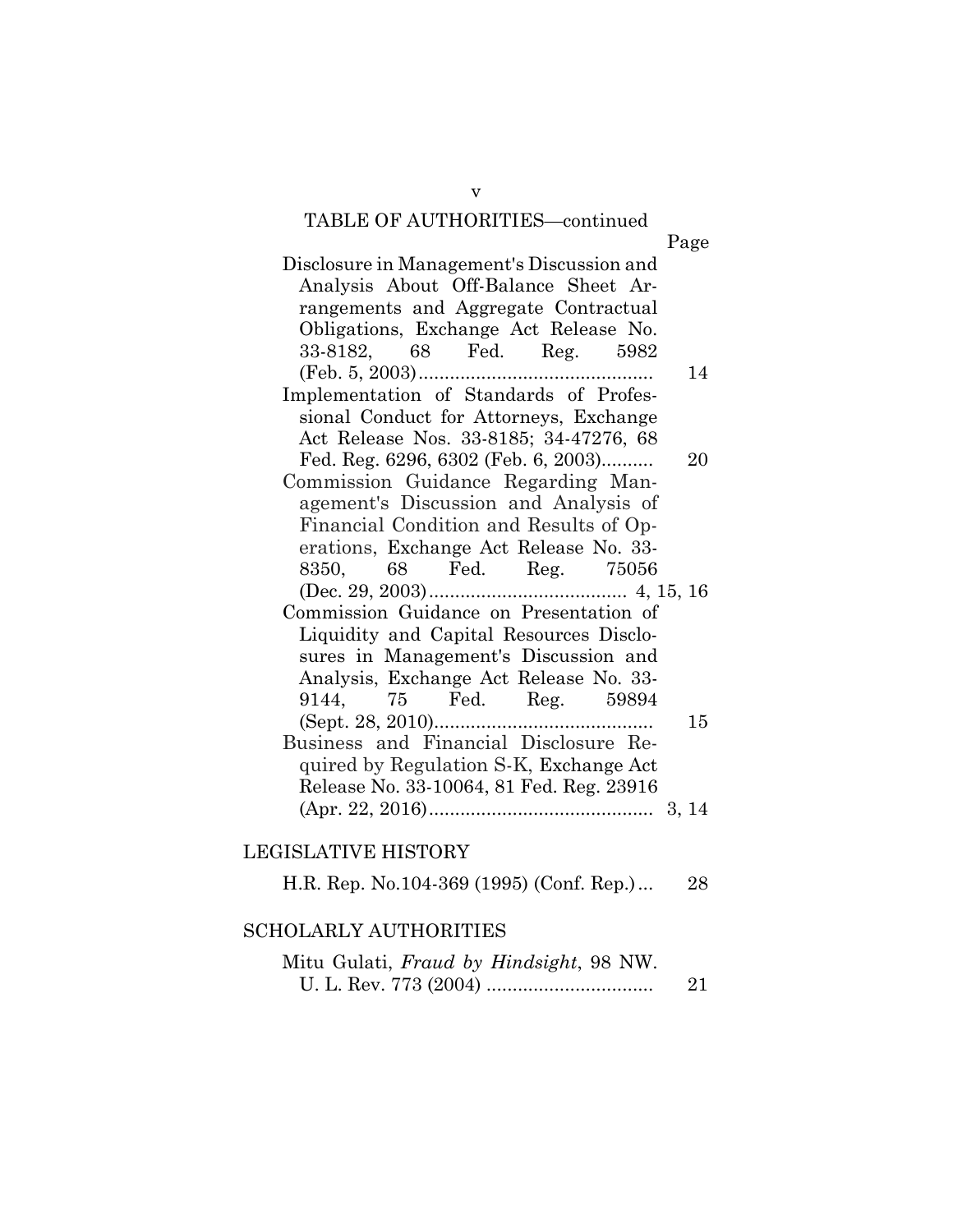### TABLE OF AUTHORITIES—continued

Page Erin M. Harley, *Hindsight Bias in Legal Decision Making*, 25 Soc. Cognition (Special Issue: The Hindsight Bias) 48 (2007)....... 21 Neil M. Richards & Jonathan H. King, *Big Data Ethics*, 49 Wake Forest L. Rev. 393 (2014)......................................................... 25

#### OTHER AUTHORITIES

| Additional Form 8-K Disclosure                     |  |  |    |
|----------------------------------------------------|--|--|----|
| Requirements and Acceleration of Filing            |  |  |    |
| Date, Securities Act Release No. 33-8400,          |  |  |    |
| 2004 WL 536851 (Mar. 16, 2004)                     |  |  | 26 |
| Louis Loss, Joel Seligman & Troy Paredes,          |  |  |    |
| <i>Securities Regulation</i> (5th ed. 2016)        |  |  | 15 |
| U.S. Bureau of Labor Statistics, <i>Industries</i> |  |  |    |
| at a Glance: Retail Trade                          |  |  |    |
| $(2017)$ , https://www.bls.gov/iag/tgs/iag44-      |  |  |    |
|                                                    |  |  |    |
| Mary Jo White, SEC, The Path Forward on            |  |  |    |
| <i>Disclosure</i> (Oct. 15, 2013),                 |  |  |    |
| https://www.sec.gov/news/speech/spch101            |  |  |    |
|                                                    |  |  |    |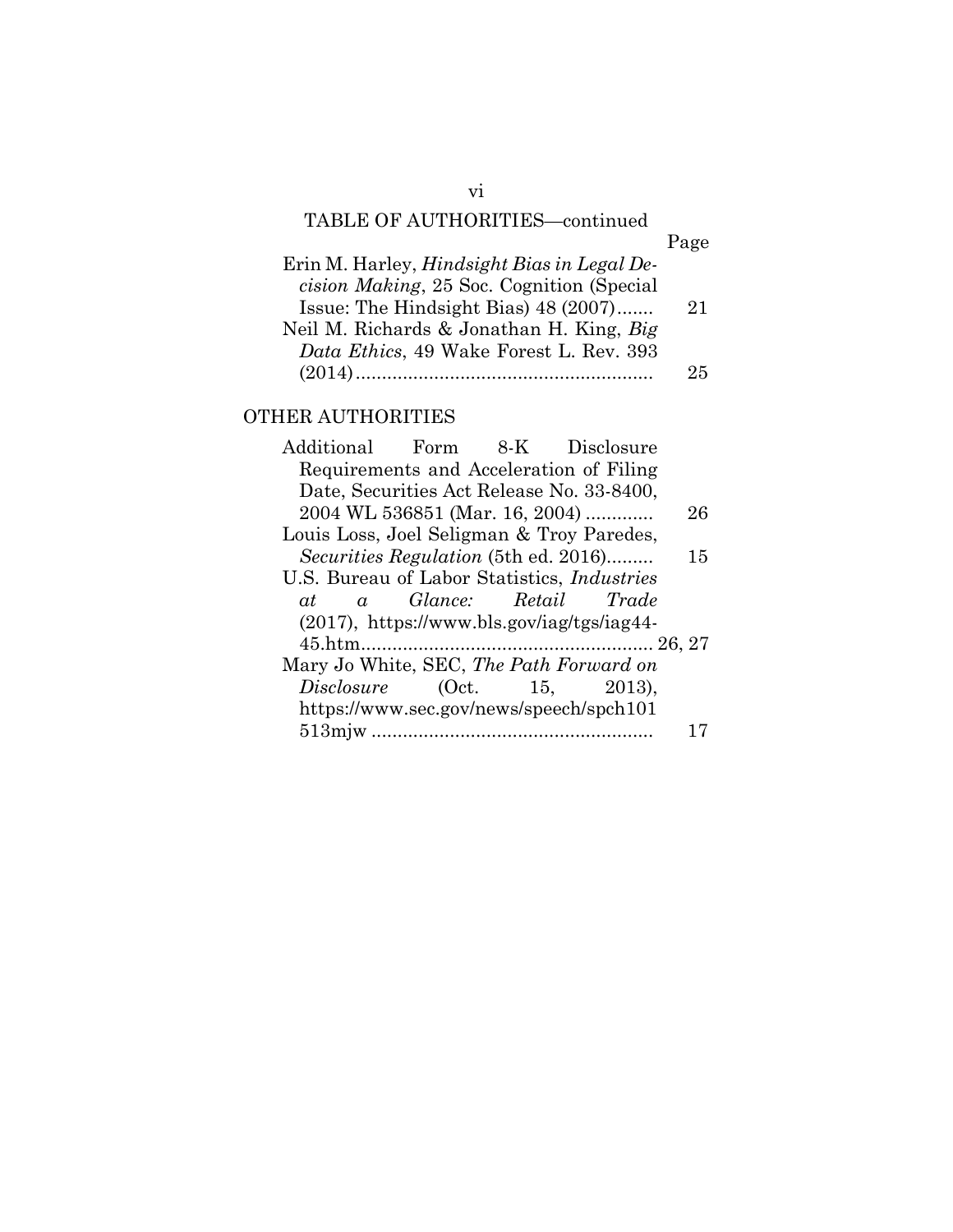#### **INTEREST OF** *AMICUS CURIAE*<sup>1</sup>

The Retail Litigation Center, Inc. ("RLC") is a public policy organization that identifies and engages in legal proceedings that affect the retail industry. The RLC's members include many of the country's largest and most innovative retailers. The member entities whose interests the RLC represents employ millions of people throughout the United States, provide goods and services to tens of millions more, and account for tens of billions of dollars in annual sales. The RLC seeks to provide courts with retail-industry perspectives on important legal issues, and to highlight the potential industry-wide consequences of significant pending cases.

The RLC has an interest in the question presented in this case because its public company members routinely must determine whether, and when, disclosure of "known trends or uncertainties" is required in their periodic filings by Item 303. As encouraged by the Securities & Exchange Commission, RLC members use these required disclosures to share forward-looking information and management's perspective of their businesses with shareholders. In so doing, management must exercise its best judgment in making highly subjective determinations as to when information known to management may or may not come to fruition and may or may not have a material effect on operations. Retailers such as the RLC's members face unique challenges in making these determinations because of a

 $\overline{a}$ 

<sup>1</sup> Pursuant to Supreme Court Rule 37.6, *amicus curiae* states that no counsel for any party authored this brief in whole or in part and that no entity or person aside from *amicus curiae* and their counsel made any monetary contribution towards the preparation and submission of this brief. Pursuant to Rule 37.2(a), counsel for *amicus curiae* states that petitioner and respondent have filed a joint letter with the Clerk of the Court granting blanket consent to the filing of *amicus* briefs.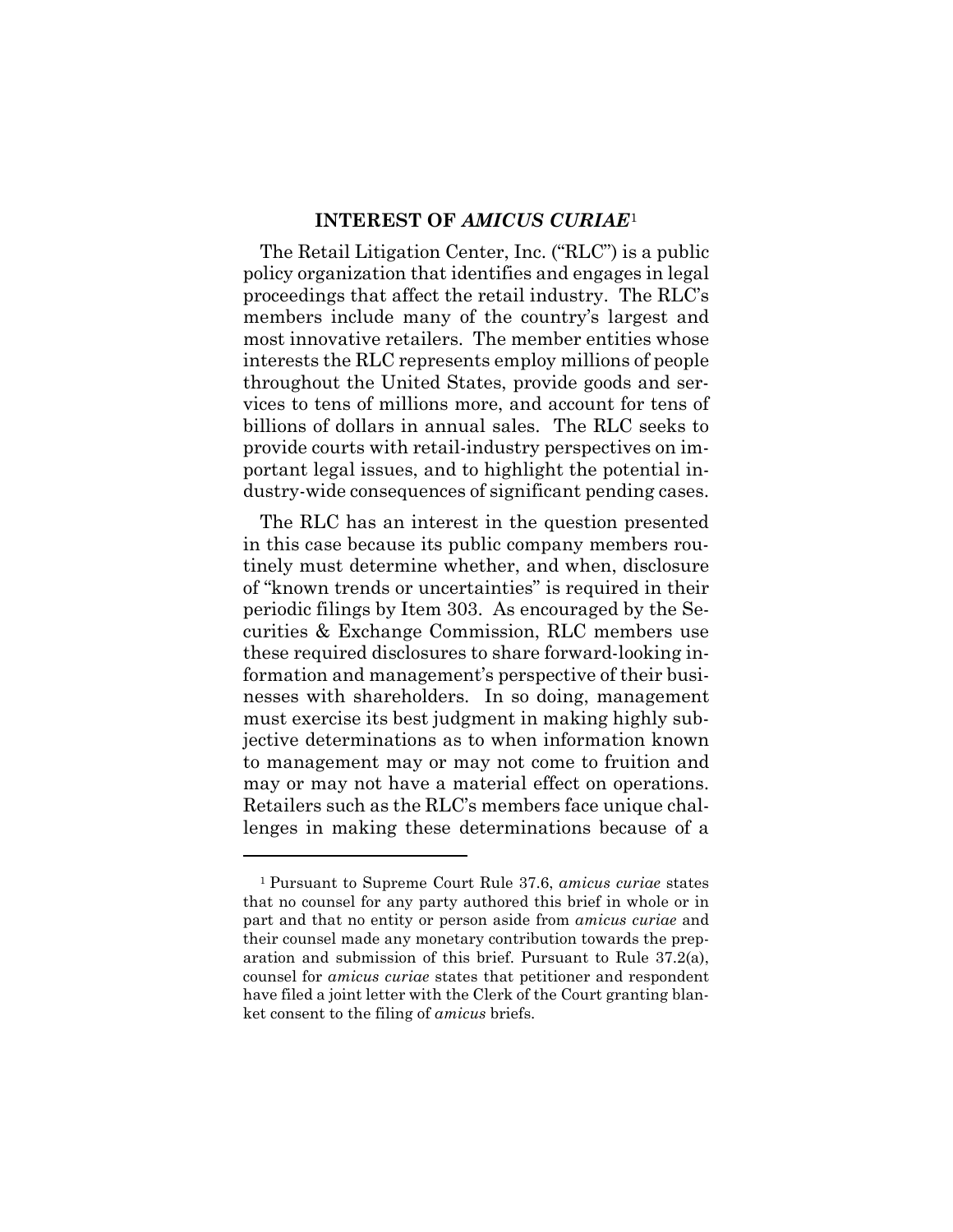confluence of factors specific to the retail industry, including the variety and volume of information obtained by from large employee bases, global supply chains, large numbers of business partners, extensive point of sale and electronic/social media interaction with customers and other consumers, and pervasive regulation by authorities at all levels of government covering a vast range of legal duties. The challenge is even greater for those retailers who do business internationally via brick and mortar stores and/or e-commerce sites.

If allowed to stand, the Second Circuit's decision equating required disclosures under Item 303 with statements and omissions actionable under Section 10(b) and Rule 10b-5 would have a profound impact on RLC members' operations, including fundamentally altering their reporting and disclosure obligations, and exposing them to potentially sweeping securities class action litigation.

#### **SUMMARY OF ARGUMENT**

The Second Circuit's determination that Item 303 creates a duty to disclose that is *per se* actionable under Section 10(b) expands the private cause of action, contravenes this Court's precedents, and disrupts the statutory and regulatory disclosure framework.

First, this Court has repeatedly emphasized that "[s]ilence, absent a duty to disclose, is not misleading." *Basic Inc.* v. *Levinson*, 485 U.S. 224, 239 n.17 (1988); *Matrixx Initiatives, Inc.* v. *Siracusano*, 563 U.S. 27, 45 (2011). As a result, an omission is actionable only when the omission causes an affirmative statement to be materially misleading, see 17 C.F.R. § 240.10b-5(b), or where an omission violates a fiduciary style duty to disclose, see *Chiarella* v. *United States*, 445 U.S. 222, 230 (1980). Absent these predicates, securities fraud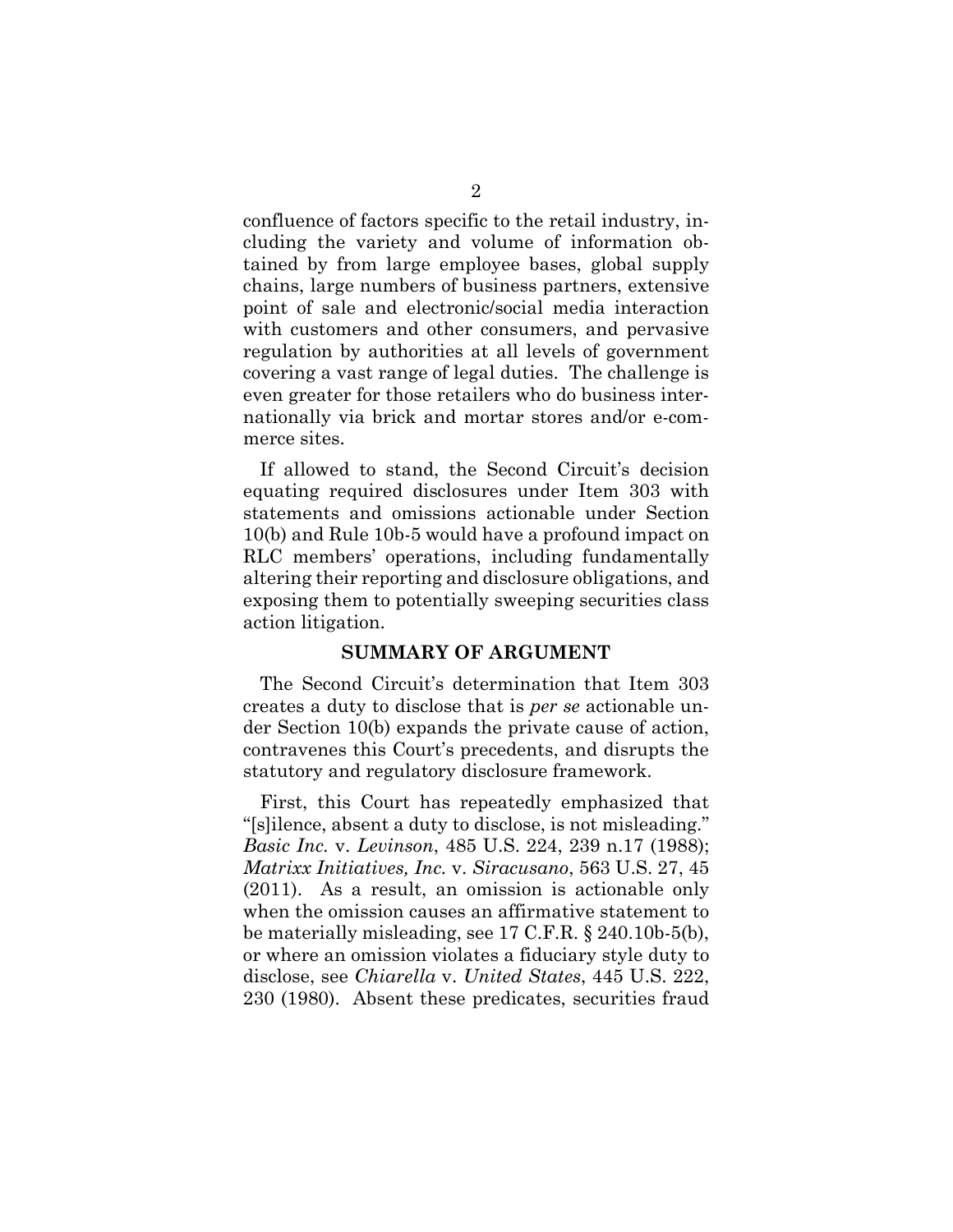liability under Section 10(b) does not attach to mere omissions.

Second, the Second Circuit's *per se* rule that an omission of an Item 303 disclosure is a material omission actionable under Section 10(b)/Rule 10b-5 ignores and contravenes the test for materiality established in *Basic*. The SEC purposefully drew materiality for Item 303 more broadly than the materiality standard applicable to Section 10(b) liability. Whereas the latter asks only whether the omitted information would have "significantly altered the 'total mix' of information made available" to investors, Item 303 requires disclosure of known trends or uncertainties that management cannot prove are either not reasonably likely to occur or not likely to have a material effect on earnings or operations. Item 303 is, therefore, designed to compel disclosure of information that would not be considered material under *Basic*. The Second Circuit erred in conflating these divergent materiality tests.

Third, the implied private right of action in Section 10(b) is a "judicial construct" that should not be expanded absent Congressional directive. *Stoneridge Inv. Partners, LLC* v. *Scientific-Atlanta, Inc.*, 552 U.S. 148, 164 (2008). Because Congress did not extend Section 10(b) liability to Item 303 omissions when it enacted the Private Securities Litigation Reform Act of 1995, enforcement of such omissions should be left to the SEC.

Fourth, the Second Circuit's rule threatens to disrupt Congress and the SEC's flexible regulatory disclosure regimes. The SEC sought to encourage management to disclose forward looking information that will "provide investors with information they need to make informed investment and voting decisions." Exchange Act Release No. 33-10064, 81 Fed. Reg. 23916, 23919 (Apr. 22, 2016). In developing this framework, the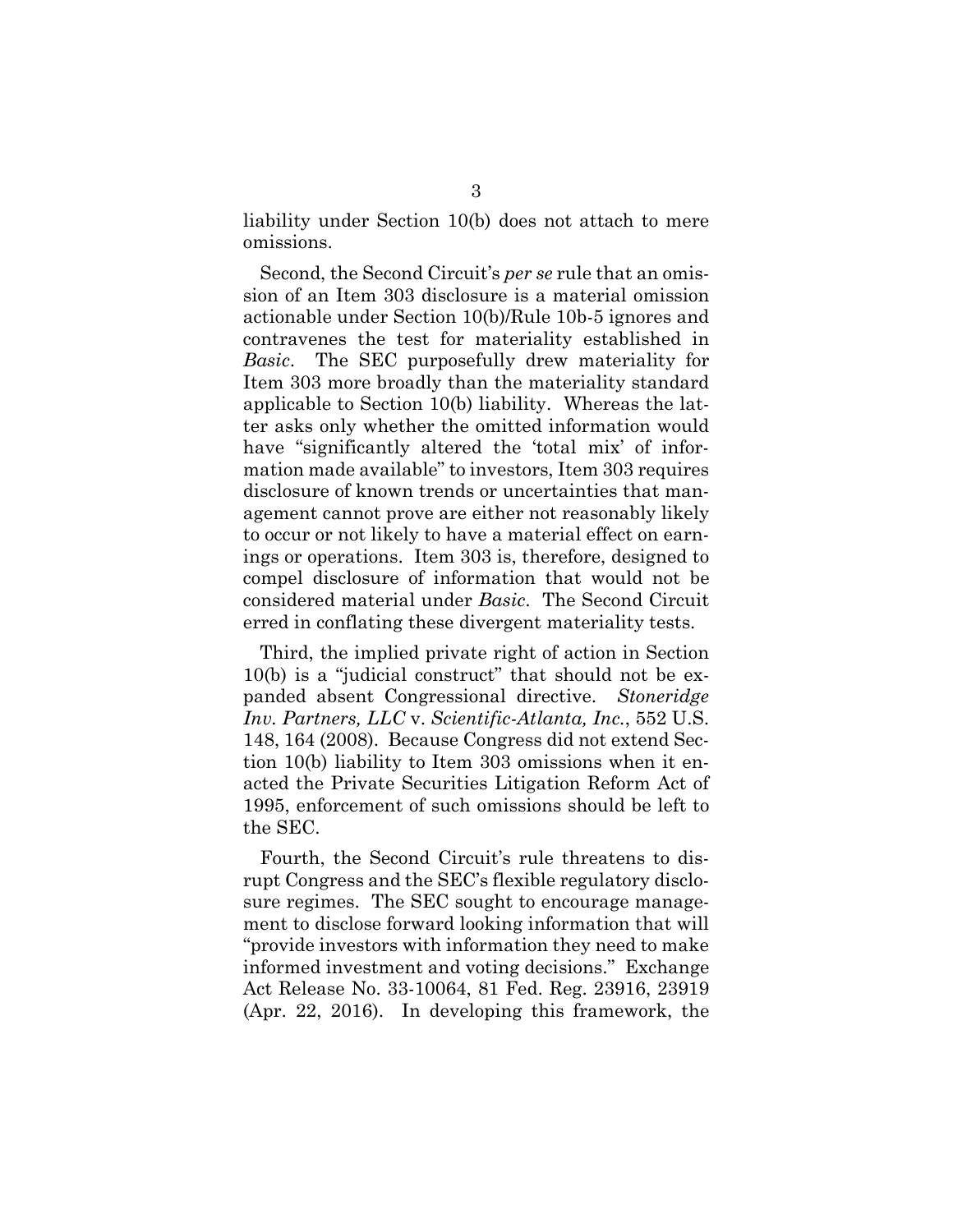SEC granted management discretion to discuss that material information that management believes "is necessary to an understanding of the company's financial condition and operating performance." Exchange Act Release No. 33-8350, 68 Fed. Reg. 75056, 75059 (Dec. 29, 2003). By imposing *per se* liability for an omission under Item 303, the Second Circuit's rule will compel companies to forego reasoned judgment and instead over-disclose non-material information in order to avoid the risk of liability. As a result, the market will become flooded with "useless information" and dilute the impact of truly material information under *Basic*.

Imposition of Section 10(b) liability for failure to identify and timely disclose events, trends, or uncertainties will fall particularly heavily on retail companies. Retailers are broadly regulated by foreign, federal, state, and local government agencies, often at the store level. It would be extremely challenging and burdensome to divine reportable trends and uncertainties from this pervasive regulation. So too, large retailers in particular may be said to "know" a wide range of information from retail sales staff, customer feedback, electronic interactions, social media, and the accumulation of sales, marketing, supply chain, inventory, employee, and other data. The burden of collecting, aggregating and sifting such data to identify reportable events and trends would be substantial, and largely purposeless. Nonetheless, in order to avoid already burgeoning creative claims for failure to disclose picayune, off-beat, or simply absurd events and occurrences as potentially material events under Item 303, retailers will be forced to overdisclose in the very manner the Court attempted to avoid in *Basic*.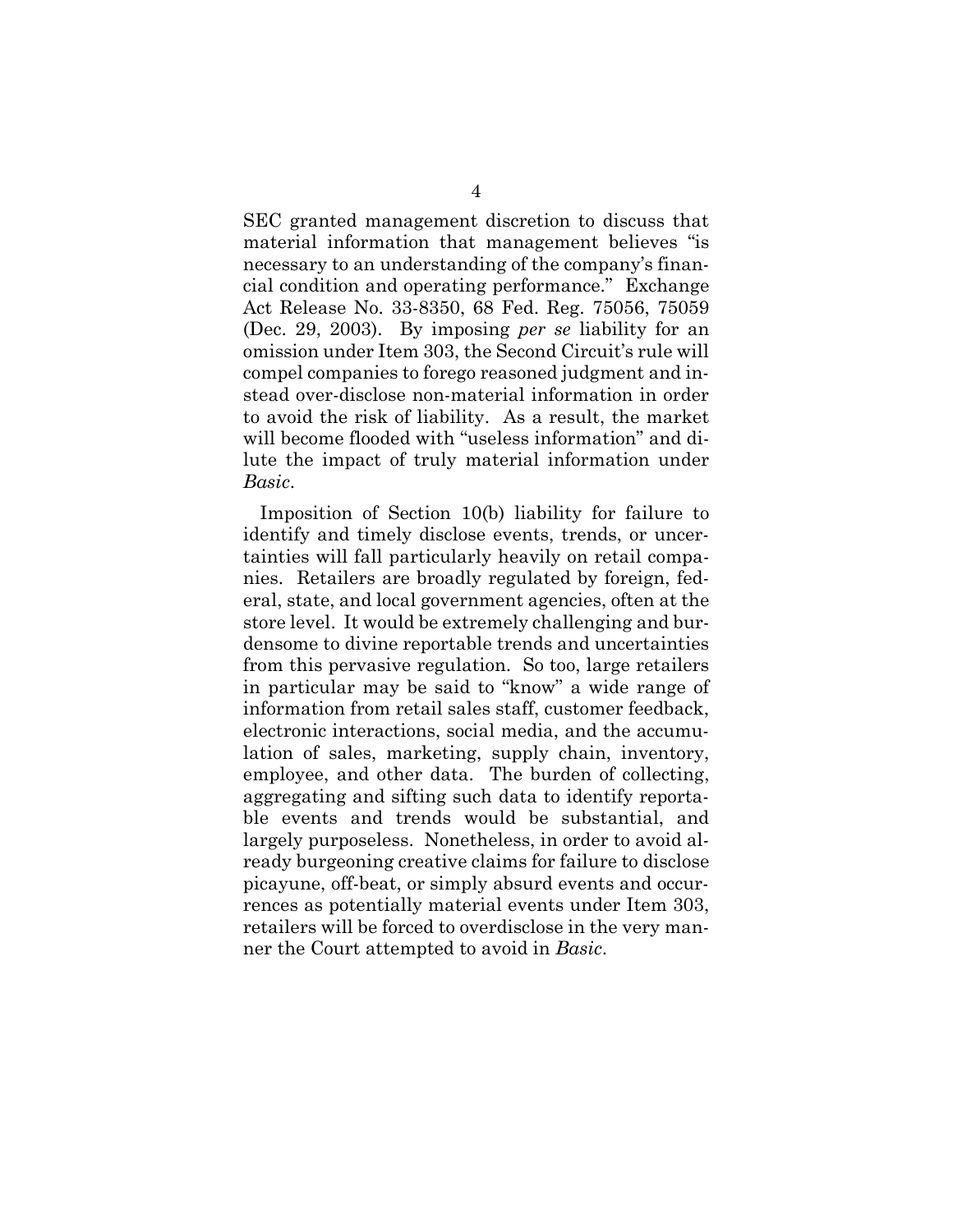#### **ARGUMENT**

#### **I. OMISSION OF A REQUIRED ITEM 303 DIS-CLOSURE IS NOT** *PER SE* **ACTIONABLE UNDER SECTION 10(b) AND RULE 10b-5.**

The Second Circuit's determination that Item 303 of SEC Regulation S-K creates a duty to disclose that is *per se* actionable under Section 10(b) of the Securities Exchange Act of 1934 and SEC Rule 10b-5 without requiring that the plaintiff independently satisfy the test for securities fraud materiality established by this Court in *Basic Inc.* v. *Levinson*, 485 U.S. at 237—represents a dramatic expansion in Section 10(b) liability, contravenes this Court's precedents, and upsets the SEC's carefully crafted regulatory scheme, and for these reasons should be rejected.

Section 10(b) of the Securities Exchange Act of 1934 prohibits any person from using, "in connection with the purchase or sale, of any security … any manipulative or deceptive device or contrivance in contravention of such rules and regulations as [the SEC] may prescribe as necessary or appropriate in the public interest or for the protection of investors." 15 U.S.C. § 78j. The SEC, in turn, implemented Section 10(b) through Rule 10b-5, which, in relevant part, makes it unlawful "[t]o make any untrue statement of a material fact or to omit to state a material fact necessary in order to make the statements made, in light of the circumstances under which they were made, not misleading." 17 C.F.R. § 240.10b-5(b).

Rule 10b-5, of course, "encompasses only conduct already prohibited by § 10(b)." *Stoneridge Inv. Partners*, 552 U.S. at 157; *accord Alexander* v. *Sandoval*, 532 U.S. 275 (2001). Thus, in order to maintain a Section 10(b) action, a plaintiff must allege (and then prove) "(1) a material misrepresentation or omission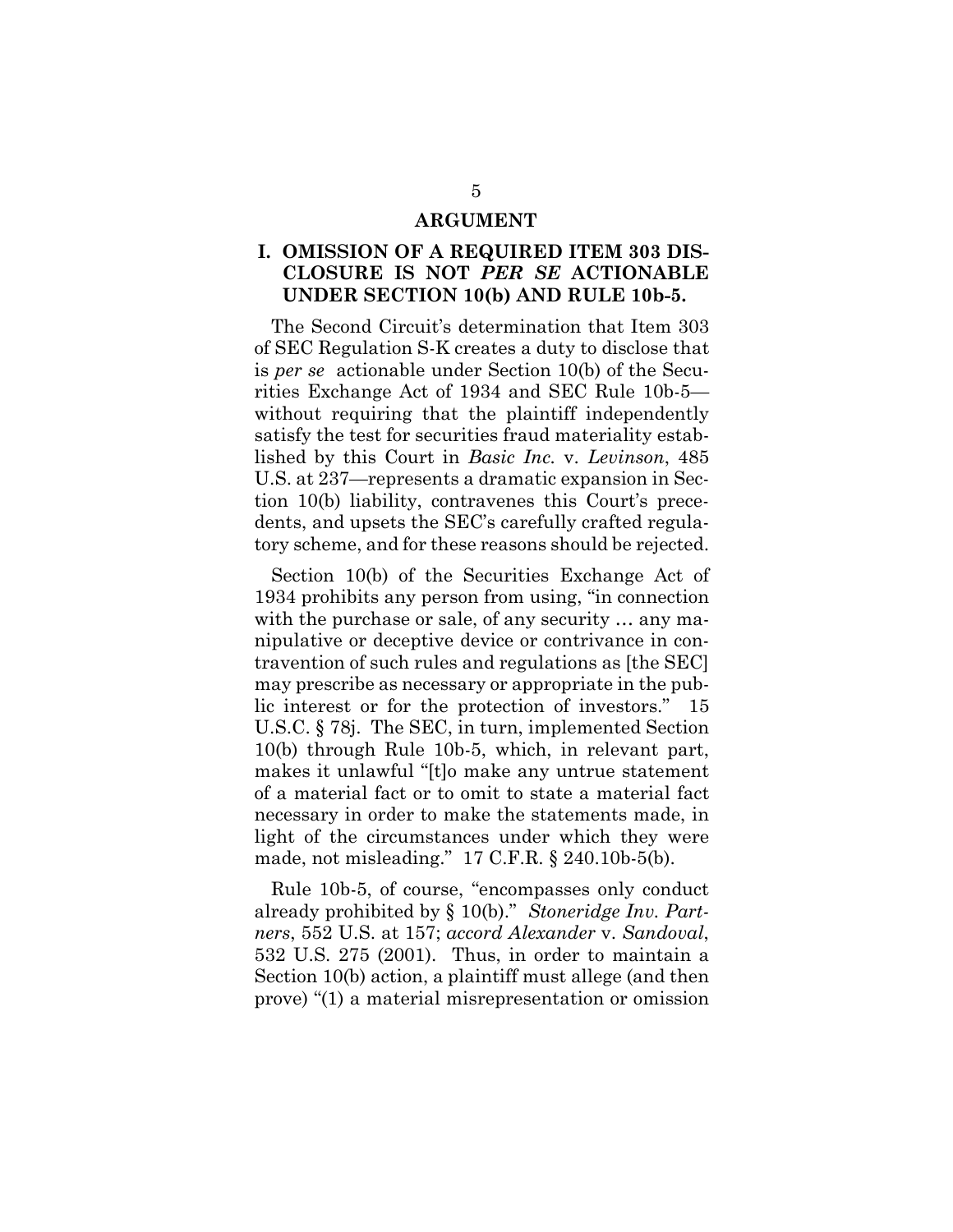by the defendant; (2) scienter; (3) a connection between the misrepresentation or omission and the purchase or sale of a security; (4) reliance upon the misrepresentation or omission; (5) economic loss; and (6) loss causation." *Stoneridge Inv. Partners*, 522 U.S. at 157. This case concerns the first prong.

#### **A. The Private Right Of Action Does Not Include Liability For All Omissions From Regulatory Disclosures.**

As Petitioner's brief explains in detail, Respondents' claim here fails for want of an actionable omission. Whereas the antifraud provisions call for a "misstatement" or an "omission" as a basis for liability, not just any old omission will do. To the contrary, as this Court has made clear repeatedly, the federal securities laws do not impose a general duty to disclose material information that is actionable under Section 10(b) and Rule 10b-5. See *Matrixx*, 563 U.S. at 44 ("I]t bears emphasis that  $\S 10(b)$  and Rule 10b-5(b) do not create an affirmative duty to disclose any and all material information."). This Court, therefore, has repeatedly noted that "[s]ilence, absent a duty to disclose, is not misleading." *Basic*, 485 U.S. at 239 n.17; *Matrixx*, 563 U.S. at 45 (noting that "companies can control what they have to disclose under these provisions by controlling what they say to the market.").

Instead, an "omission" supports a Section 10(b) claim only under sharply constrained circumstances. Rule 10b-5(b) itself requires disclosures of "material fact … in order to make the statements made, in the light of the circumstances under which they were made, not misleading." 17 C.F.R. § 240.10b-5(b). This does not create a freestanding and generalized affirmative duty of disclosure; instead, it imposes only a condition of completeness. Essentially, "a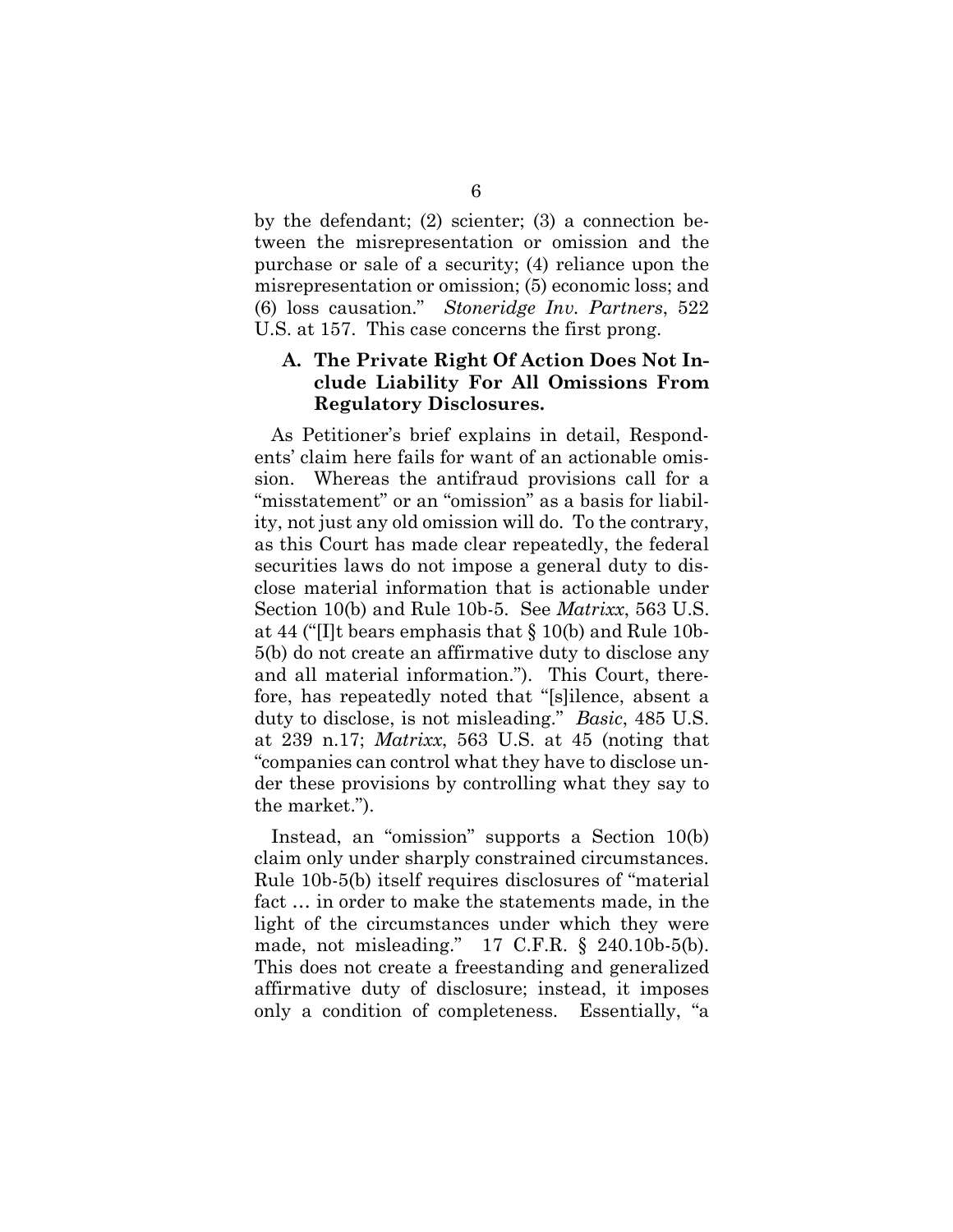party who discloses material facts in connection with securities transactions assumes a duty to speak fully and truthfully on those subjects." *Findwhat Inv'r Grp.* v. *FindWhat.com*, 658 F.3d 1282, 1305 (11th Cir. 2011) (quoting *In re K-tel Int'l, Inc. Sec. Litig.*, 300 F.3d 881, 898 (8th Cir. 2002)).

Separately, the Court has recognized omission liability where the defendant had an affirmative duty to disclose material information and possessed material information required to be disclosed pursuant to that duty. *See Chiarella*, 445 U.S. at 230. Outside of these discrete contours, however, the Court has never recognized securities fraud liability under Section 10(b) for omissions from regulatory disclosure requirements generally. To the contrary, nothing in the text of Section 10(b) or Rule 10b-5, and nothing in this Court's precedents, supports endorsing such a *per se* view.

#### **B. Item 303 Imposes A Significantly Broader Standard For Disclosure Than Required For Section 10(b)/Rule 10b-5 Liability.**

The Second Circuit's assumption that an omission of a required Item 303 disclosure is a *per se* material omission under Section 10(b)/Rule 10b-5 fails for a completely separate reason—lack of materiality under *Basic*.

To satisfy the first prong for Section 10(b)/Rule 10b-5 liability, a plaintiff must plead a "misrepresentation or omission" that is "material." 17 C.F.R. § 240.10b-5. The Second Circuit assumed without discussion that any omission of a known trend or uncertainty that is reasonably expected to have a material impact on continuing operations under Item 303 as interpreted by the SEC, necessarily qualifies as a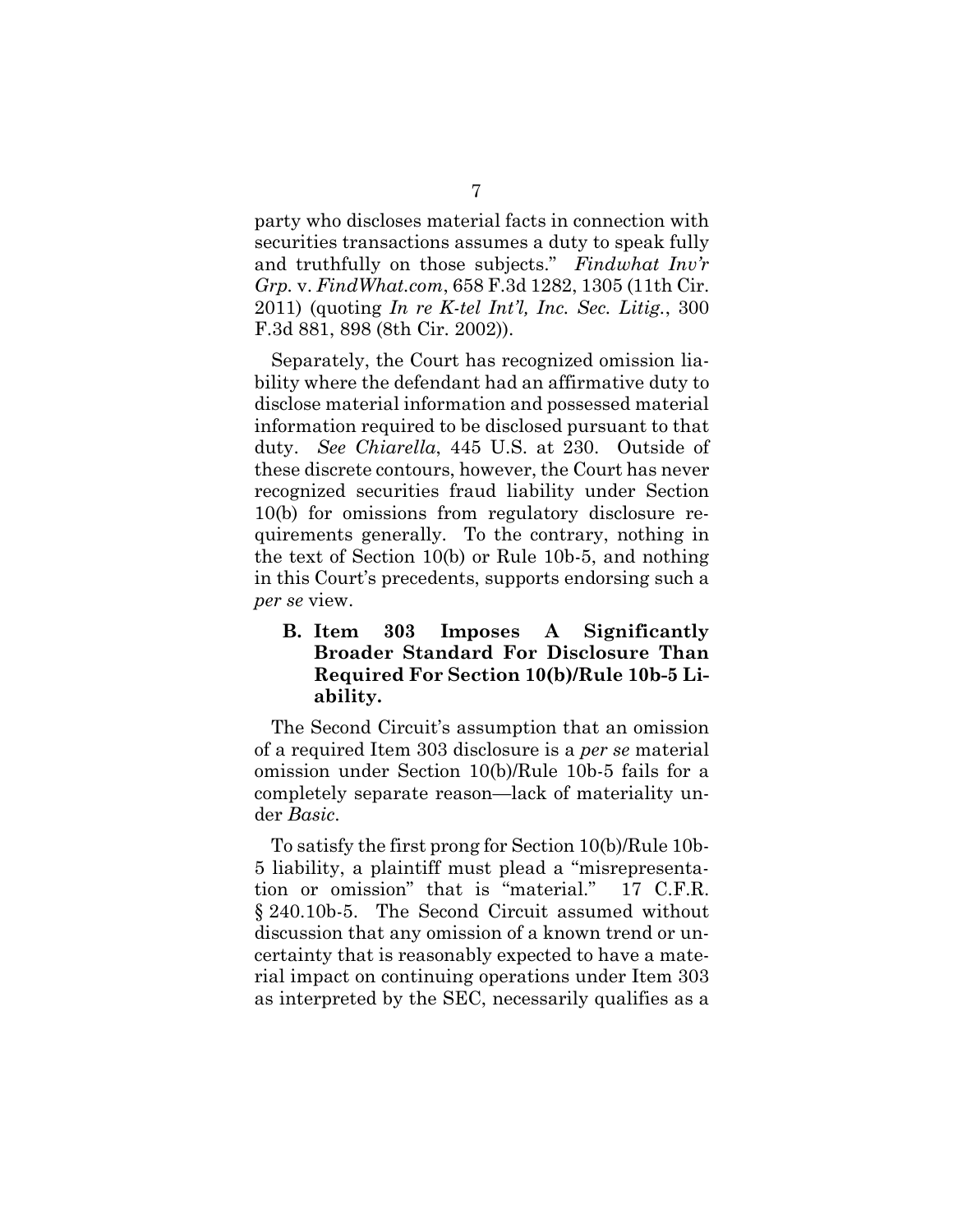material omission for purposes of an implied private action to enforce Section 10(b)/Rule 10b-5. *Ind. Pub. Ret. Sys.* v. *SAIC, Inc*., 818 F.3d 85, 94 n.7 (2d Cir. 2016) (citing *Stratte-McClure* v. *Morgan Stanley*, 776 F.3d 94, 101 (2d Cir. 2015)), *cert. granted*, 85 U.S.L.W. 3451 (U.S. Mar. 27, 2017) (No. 16-581). But this is not the case. To the contrary, Item 303 imposes a significantly broader requirement for disclosure, sweeping in types and amounts of information that would not be considered material under Rule 10b-5, and would therefore not support liability thereunder.

The Court established the standard for materiality for a private securities fraud claim in *Basic Inc.* v. *Levinson*, 485 U.S. 224. Adopting the test for materiality for statements made in the proxy-solicitation context previously articulated in *TSC Industries, Inc.*  v. *Northway*, 426 U.S. 438 (1976), the Court held that "there must be a substantial likelihood that the disclosure of the omitted fact would have been viewed by the reasonable investor as having significantly altered the 'total mix' of information made available," *Basic*, 485 U.S. at 231-32. More precisely, a fact is material if a "*reasonable* investor would have viewed the nondisclosed information 'as having *significantly*  altered the 'total mix' of information made available.'" *Matrixx*, 563 U.S., at 44 (quoting *Basic*, 485 U.S. at 232).

The Court further refined this standard to apply to forward looking statements of a contingent or speculative nature. Under such circumstances, the Court held, "materiality 'will depend at any given time upon a balancing of both the indicated probability that the event will occur and the anticipated magnitude of the event in light of the totality of the company activity.'"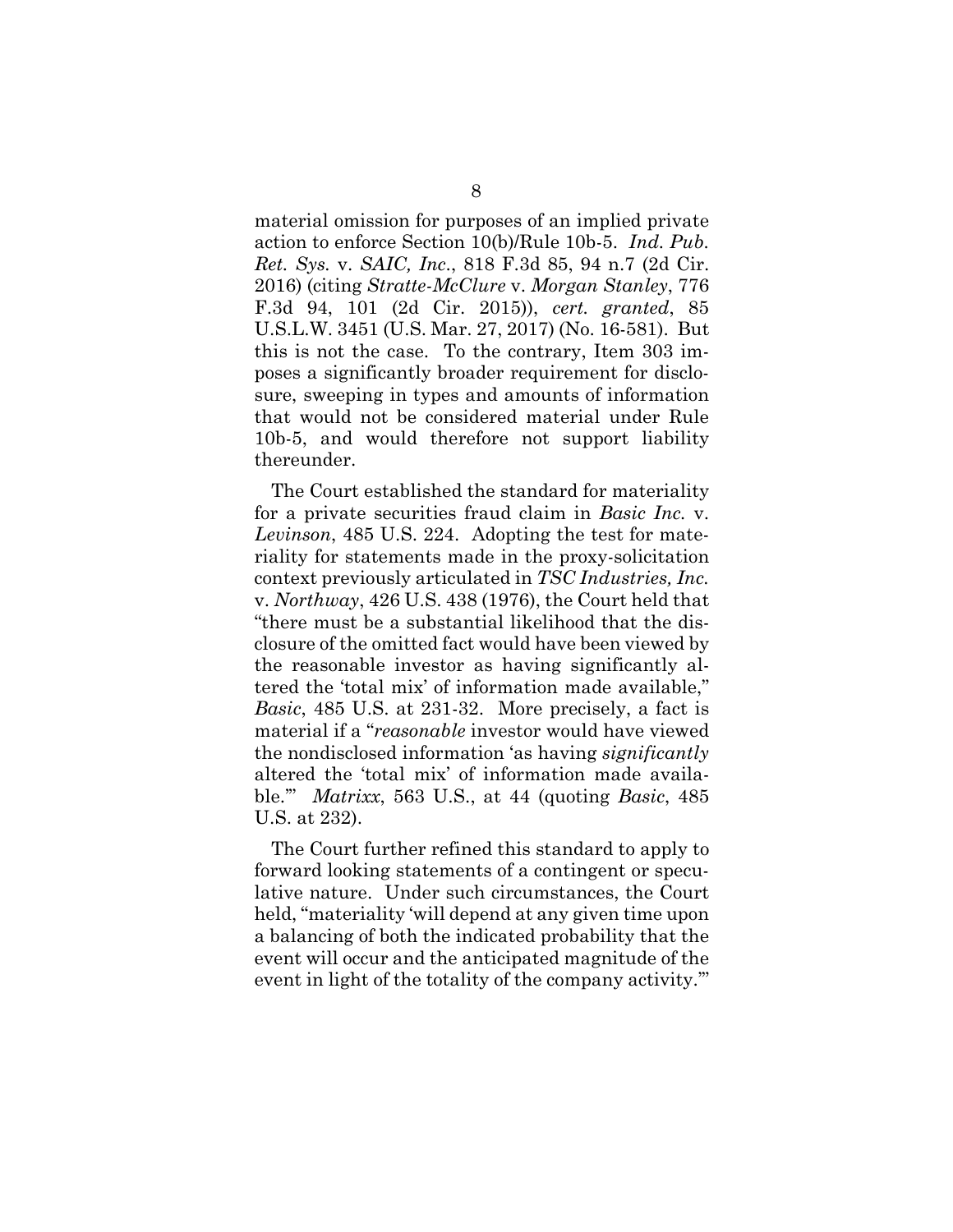*Basic*, 485 U.S. at 238 (quoting *SEC* v. *Tex. Gulf Sulphur Co.*, 401 F.2d 833, 849 (2d Cir. 1968)).

In determining whether any particular forwardlooking statement is material for purposes of Section 10(b), then, a company must weigh and balance together how likely an event is to occur and whether under such future circumstances the fact might be of sufficient weight and magnitude that it could be viewed objectively as changing the "total mix" of available information.

Item 303 of Regulation S-K, at issue in this case, imposes a very different and significantly broader disclosure obligation. It requires management to disclose "any known trends or uncertainties that have had or that the registrant reasonably expects will have a material favorable or unfavorable impact on net sales or revenues or income from continuing operations." 17 C.F.R. § 229.303(a)(3)(ii).

As the Third Circuit noted in *Oran* v. *Stafford*, 226 F.3d 275, 287-88 (3d Cir. 2000) (Alito, J.), the test for materiality articulated in *Basic* differs significantly from the test for materiality required by the SEC for disclosures under Item 303. *Accord In re NVIDIA Corp. Sec. Litig.*, 768 F.3d 1046, 1055 (9th Cir. 2014) ("Management's duty to disclose under Item 303 is much broader than what is required under the standard pronounced in Basic.").

In fact, in its interpretive guidance, the SEC expressly rejected application of the *Basic* materiality standard to Item 303. "The probability/magnitude test for materiality approved by the Supreme Court in *Basic, Inc.,* v. *Levinson*, 108 S. Ct. 978 (1988), *is inapposite* to Item 303 disclosure." Management's Discussion and Analysis of Financial Condition and Results of Operations, Exchange Act Release No. 33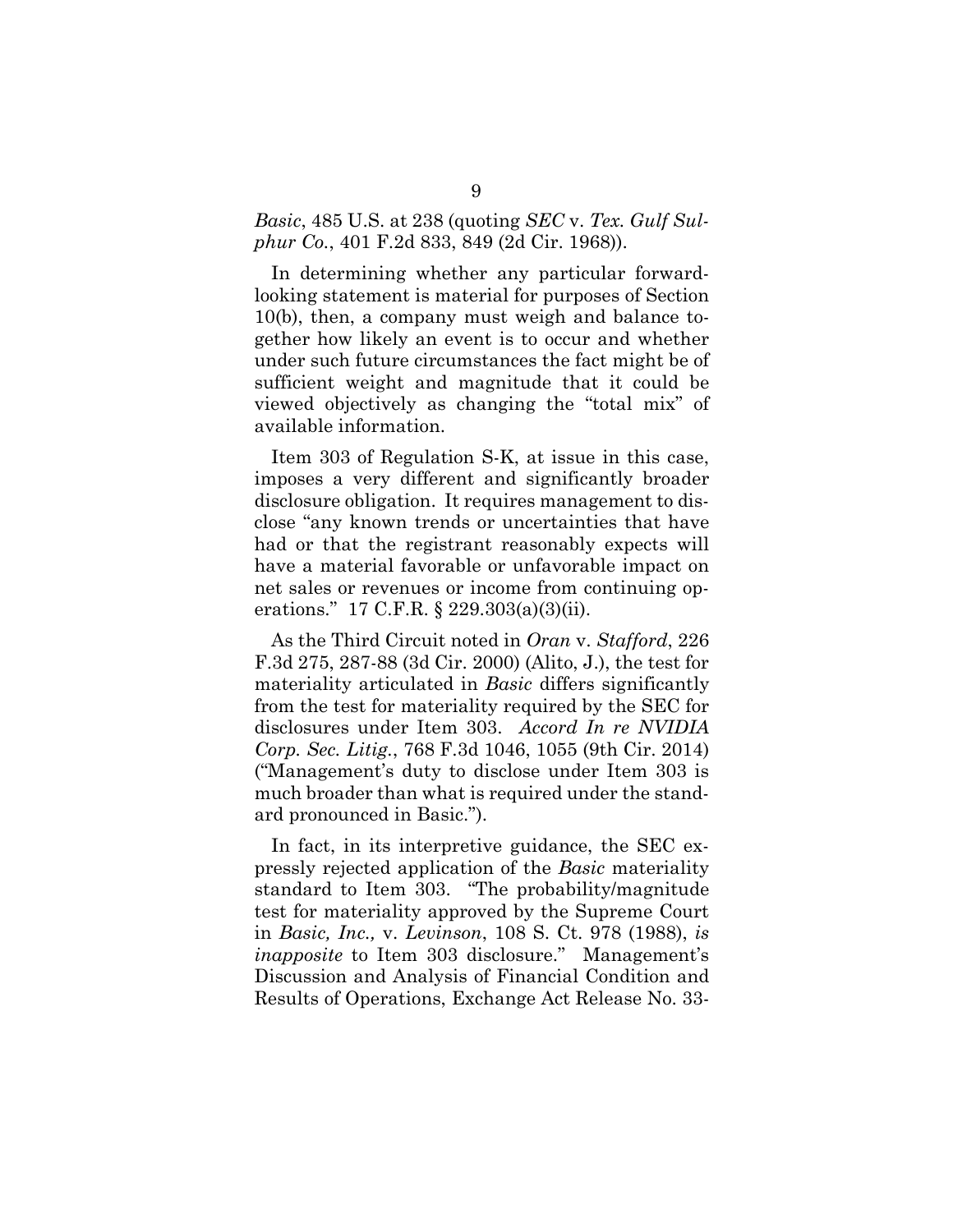6835, 54 Fed. Reg. 22427, 22430 n.27 (May 24, 1989) (emphasis added).

The SEC promulgated its Item 303 materiality test in interpretive guidance issued the year after *Basic*. There, the SEC construed "trends or uncertainties" to encompass "trend[s], demand[s], commitment[s], event[s] or uncertaint[ies]." Where any of these is "known," "management must make two assessments."

(1) Is the known trend, demand, commitment, event or uncertainty likely to come to fruition? If management determines that it is not reasonably likely to occur, no disclosure is required.

(2) If management cannot make that determination, it must evaluate objectively the consequences of the known trend, demand, commitment, event or uncertainty, on the assumption that it will come to fruition. Disclosure is then required unless management determines that a material effect on the registrant's financial condition or results of operations is not reasonably likely to occur.

54 Fed. Reg. at 22430. "This test varies considerably from the general test for securities fraud materiality set out by the Supreme Court in *Basic*." *Oran*, 226 F.3d at 288.

Whereas the *Basic* test allows management to weigh and balance the likelihood of occurrence and magnitude of impact simultaneously, the Item 303 test requires management to consider them independently and seriatim. For Item 303, on the first prong, management must not only determine the relative likelihood of a particular event coming to pass but must prove that the event is "not reasonably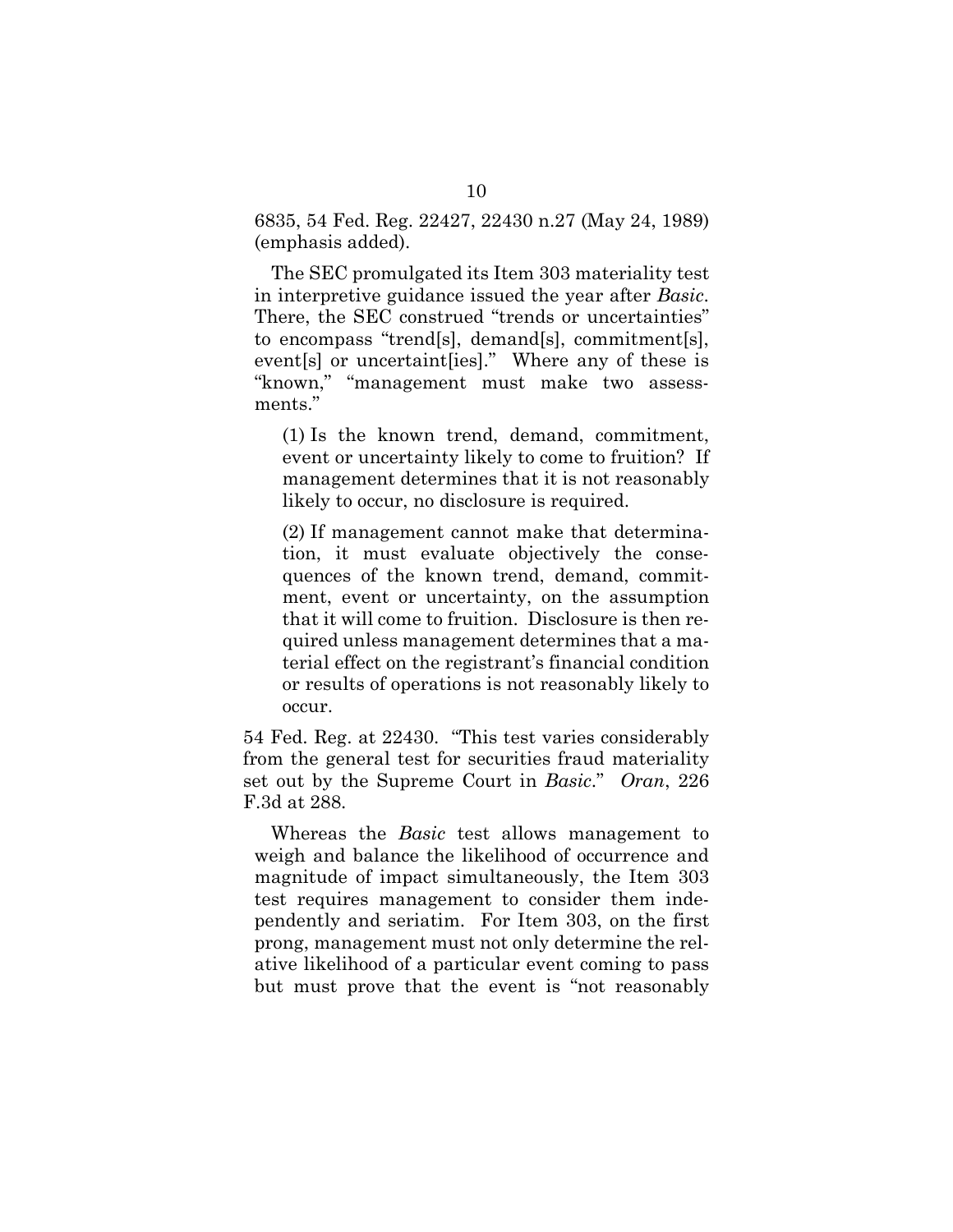likely to occur." If management cannot make that determination, whether because an event is in fact likely to occur, or because management simply cannot prove the negative, then management must assume that the event will occur.

Carrying that assumption to the second prong, management must then consider the consequences of the "trend or uncertainty" coming to fruition. Again, management bears the burden of proving the negative. Unless management can conclude affirmatively that the occurrence is not reasonably likely to have a material effect on the registrant's financial condition or operations, Item 303 disclosure is required.

This bifurcated rather than blended analysis, twice requiring management to prove a negative, necessarily casts a significantly broader disclosure net than *Basic*. Indeed, the SEC's approach divides all trends or uncertainties into two buckets: "reasonably likely to occur" and "not reasonably likely to occur." This approach ignores the possibility of a third category—trends or uncertainties that are neither reasonably likely to occur nor reasonably likely not to occur—and instead forces this category into the "reasonably likely to occur bucket."

By its structure, as interpreted by the SEC, Item 303 will on occasion require companies to disclose information that is in fact neither reasonably likely to occur nor reasonably likely to result in a material effect on liquidity, capital resources, or results of operations. Accordingly, Item 303 will require disclosure of more information than would be deemed material for purposes of Section 10(b)/Rule 10b-5 under *Basic*. Omissions under Item 303 therefore cannot provide a *per se* duty to disclose that is actionable under Sec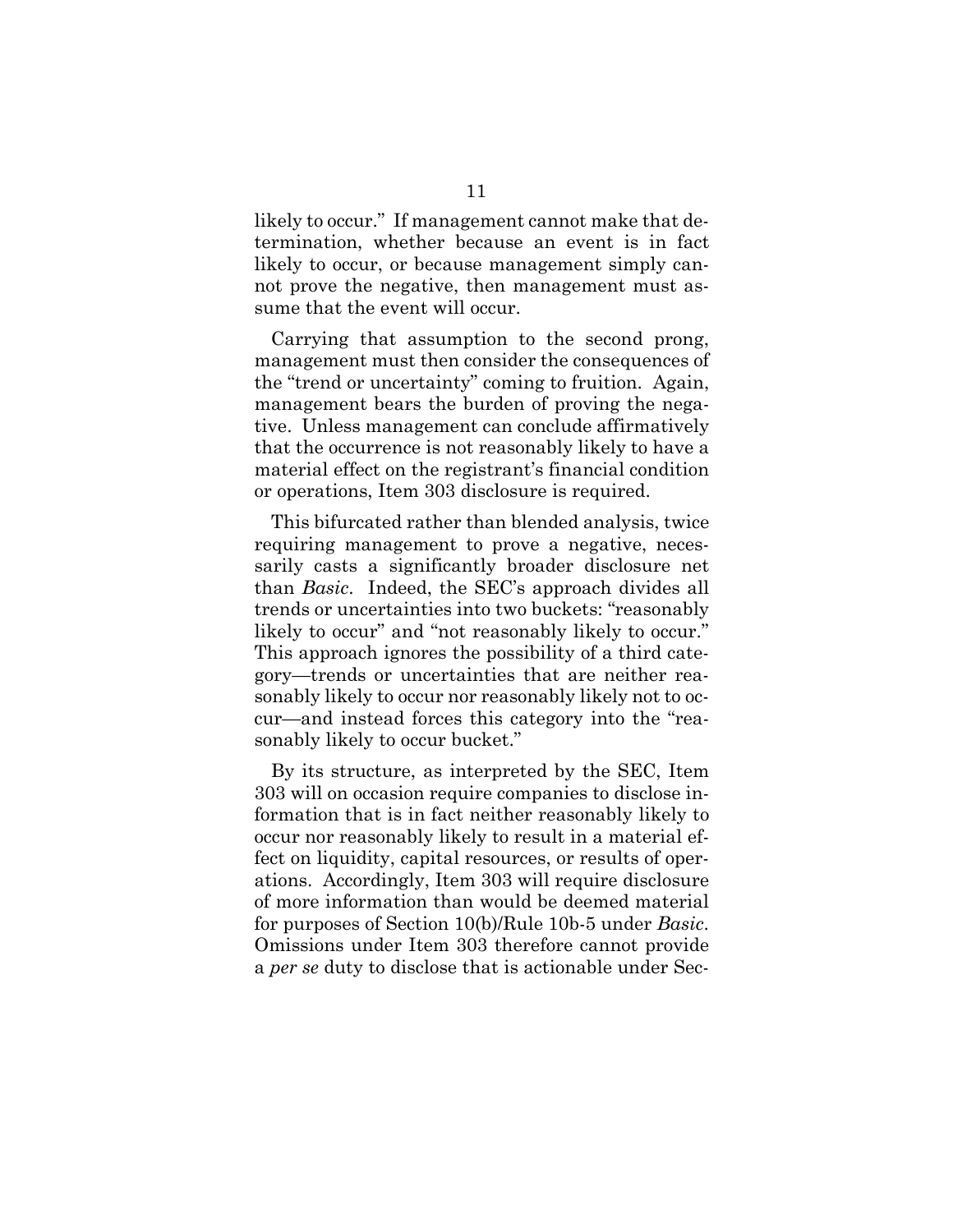tion 10(b) as the Second Circuit held without independently satisfying the materiality requirement articulated in *Basic*.2

#### **C. Basing Section 10(b)/Rule 10b-5 Claims On Item 303 Materiality Would Be Inconsistent with The PSLRA.**

The Court has cautioned repeatedly in recent years that implied causes of action are disfavored, as is their expansion. Indeed, as the Court explained in *Stoneridge Investment Partners*, an implied cause of action arises today "only if the underlying statute can be interpreted to disclose the intent to create one." 552 U.S. at 164; *accord Janus Capital Grp., Inc.* v. *First Derivative Traders*, 564 U.S. 135, 142 (2011). While previously recognized implied private causes of action persist, "[t]he decision to extend the cause of action is for Congress, not for [the Courts.]" *Stoneridge Inv. Partners*, 552 U.S. at 165. "The 10(b) private cause of action is a judicial construct that Congress did not enact in the text of the relevant statues." *Id.* at 164. Therefore, it "should not be extended beyond its present boundaries" absent Congressional directive. *Id.* at 165.

Congress did speak to the Section 10(b) private right of action in the Private Securities Litigation Reform Act of 1995 (PSLRA), 15 U.S.C. § 78u-5(c). There, Congress imposed heightened pleading requirements and a loss causation requirement on any

 $\overline{a}$ 

<sup>2</sup> Indeed, in *Basic* the Court specifically rejected the notion of adopting different materiality standards for different types of disclosures. *See* 485 U.S. at 240 n.18 ("We find no authority in the statute, the legislative history, or our previous decisions for varying the standard of materiality depending on who brings the action or whether insiders are alleged to have profited.").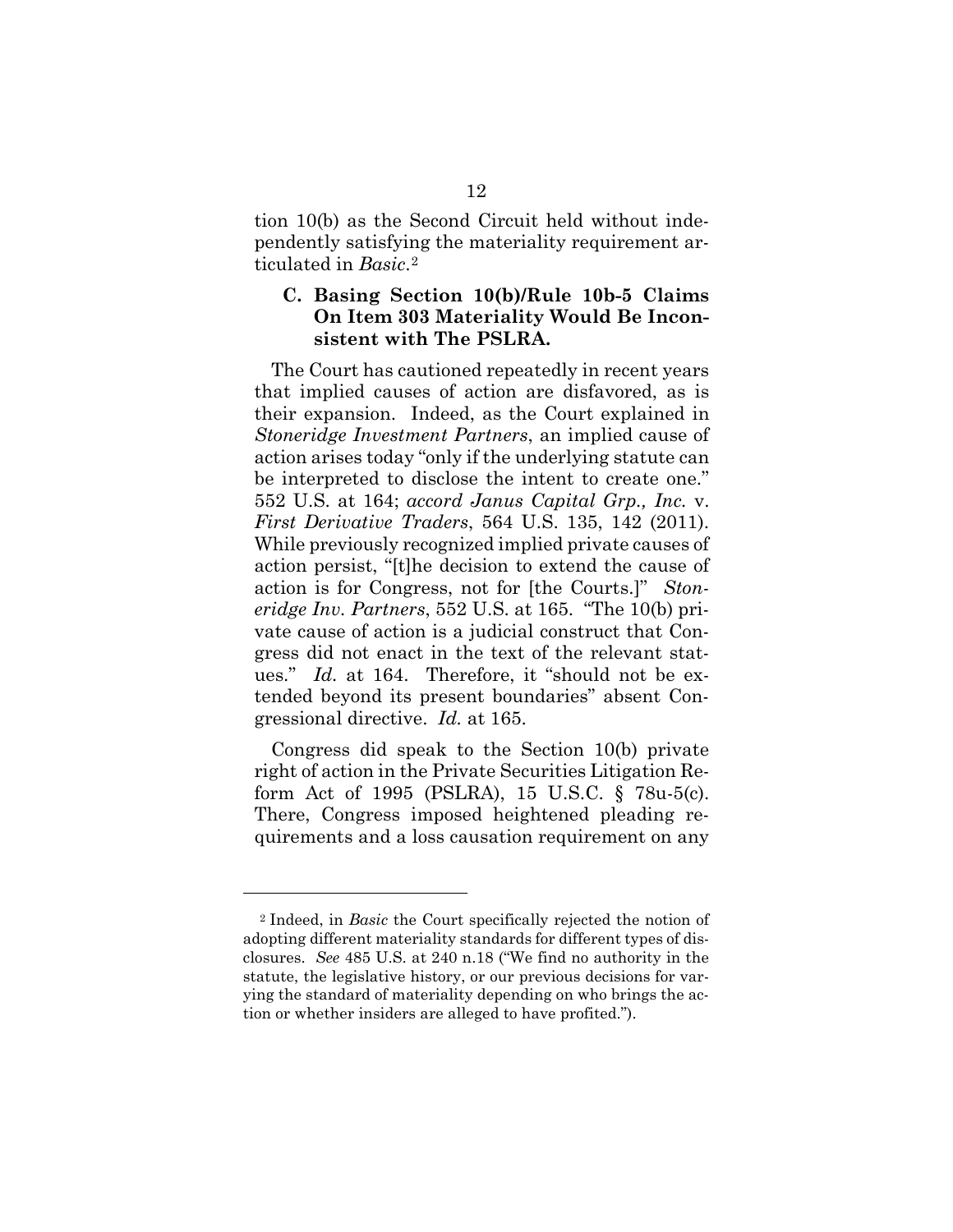such action. See *id*. § 78u-4(b). In view of this legislation, the Court held that it was "appropriate for us to assume that when § 78u-4 was enacted, Congress accepted the § 10(b) private cause of action as then defined but chose to extend it no further." *Stoneridge Investment Partners*, 552 U.S. at 166.

On this basis, the Court in *Stoneridge Investment Partners* declined to extend the Section 10(b) action to encompass aiding and abetting liability, which Congress had left to the enforcement discretion of the SEC. Here too, the PSLRA is properly understood as having confirmed and codified the *Basic* materiality test, leaving enforcement of omissions under Item 303's much broader disclosure threshold solely to the SEC under Section 13(a) of the Securities Exchange Act. See 15 U.S.C. §§ 78u-2(a)(2), 78u-3(a) (setting forth SEC enforcement authority over violations of the disclosure requirements, including Item 303).

#### **D. Basing Section 10(b)/Rule 10b-5 Claims On Item 303 Materiality Would Confuse The Statutory And Regulatory Disclosure Frameworks.**

Lastly, conflating failures to disclose information required under Item 303 with actionable omissions under Section 10(b) would confuse Congress's and the SEC's disclosure regimes.

As explained in *TSC Industries*, 426 U.S. 438, and again in *Basic*, 485 U.S. 224, the Section 10(b) materiality test protects against excessive disclosure or securities fraud claims based on information that was likely objectively irrelevant to investors' investment and voting decisions. As the Court recognized, "certain information concerning corporate developments could well be of 'dubious significance.'" *Id.* at 231 (quoting *TSC Indus.*, 485 U.S., at 448). Indeed, too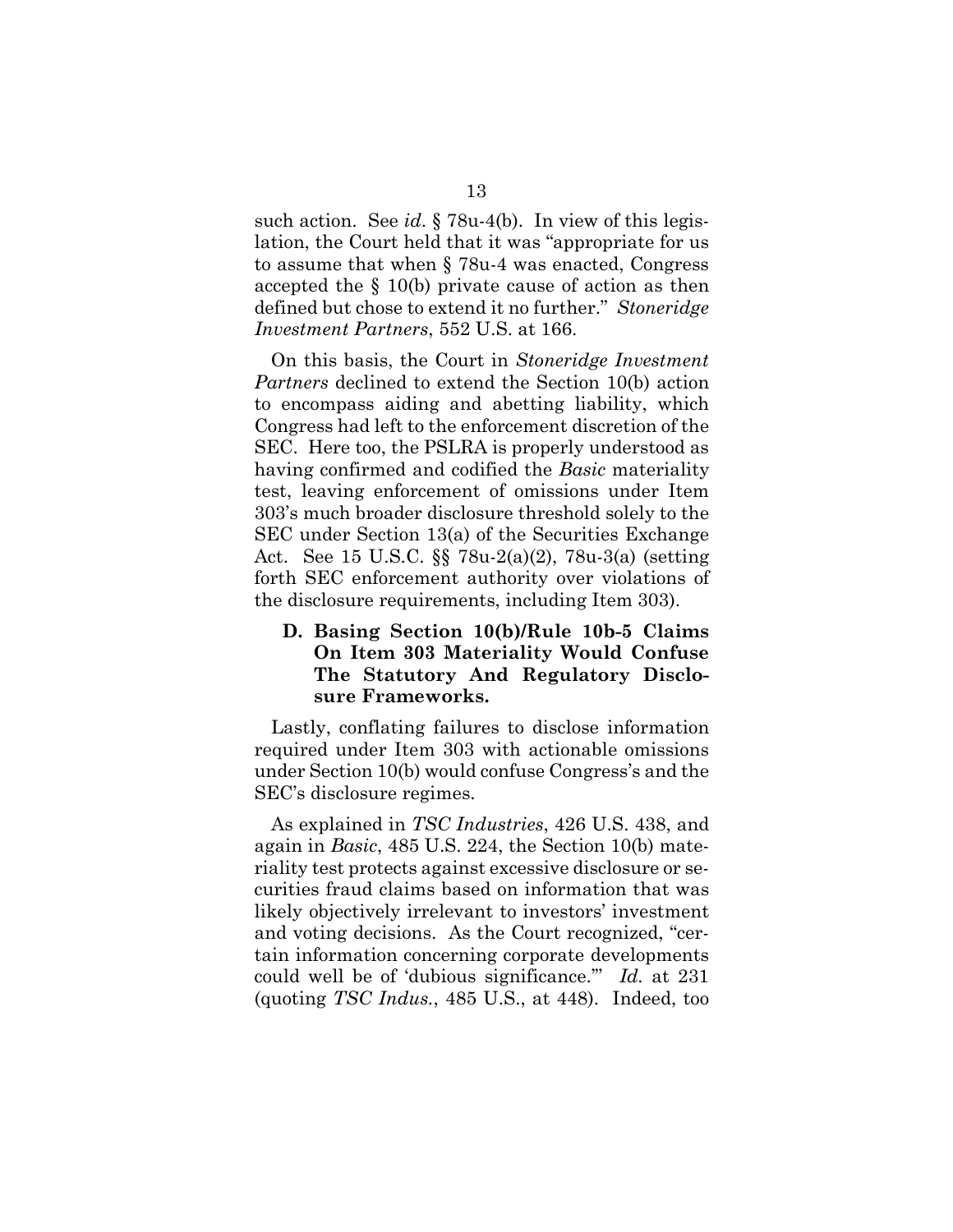loose a materiality standard "might bring an overabundance of information within its reach, and lead management 'simply to bury the shareholders in an avalanche of trivial information—a result that is hardly conducive to informed decisionmaking.'" *Id.*

In contrast to this rigorous materiality standard governing actionable misstatements and omissions, regulatory disclosure requirements under Regulation S-K are drawn broadly "to provide investors with information they need to make informed investment and voting decisions." Release No. 33-10064, 81 Fed. Reg. at 23919. Among the required disclosures is Management's Discussion and Analysis ("MD&A"), which is "of paramount importance in increasing the transparency of a company's financial performance and providing investors with the disclosure necessary to evaluate a company and to make informed investment decisions." Exchange Act Release No. 33- 8182, 68 Fed. Reg. 5982, 5982 (Feb. 5, 2003).

The MD&A requires a company to "[d]escribe any known trends or uncertainties that have had or that the registrant reasonably expects will have a material favorable or unfavorable impact on net sales or revenues or income from continuing operations." 17 C.F.R.  $\S$  229.303(a)(3)(ii). The SEC directs a company to "focus specifically on material events and uncertainties known to management that would cause reported financial information not to be necessarily indicative of future operating results or of future financial condition." *Id.* § 229.303(a), Instruction 3.

In 1989, the SEC issued additional guidance explaining that a company *must* disclose information under Item 303 when "a trend, demand, commitment, event or uncertainty is both presently known to management and reasonably likely to have material effects on the registrant's financial condition or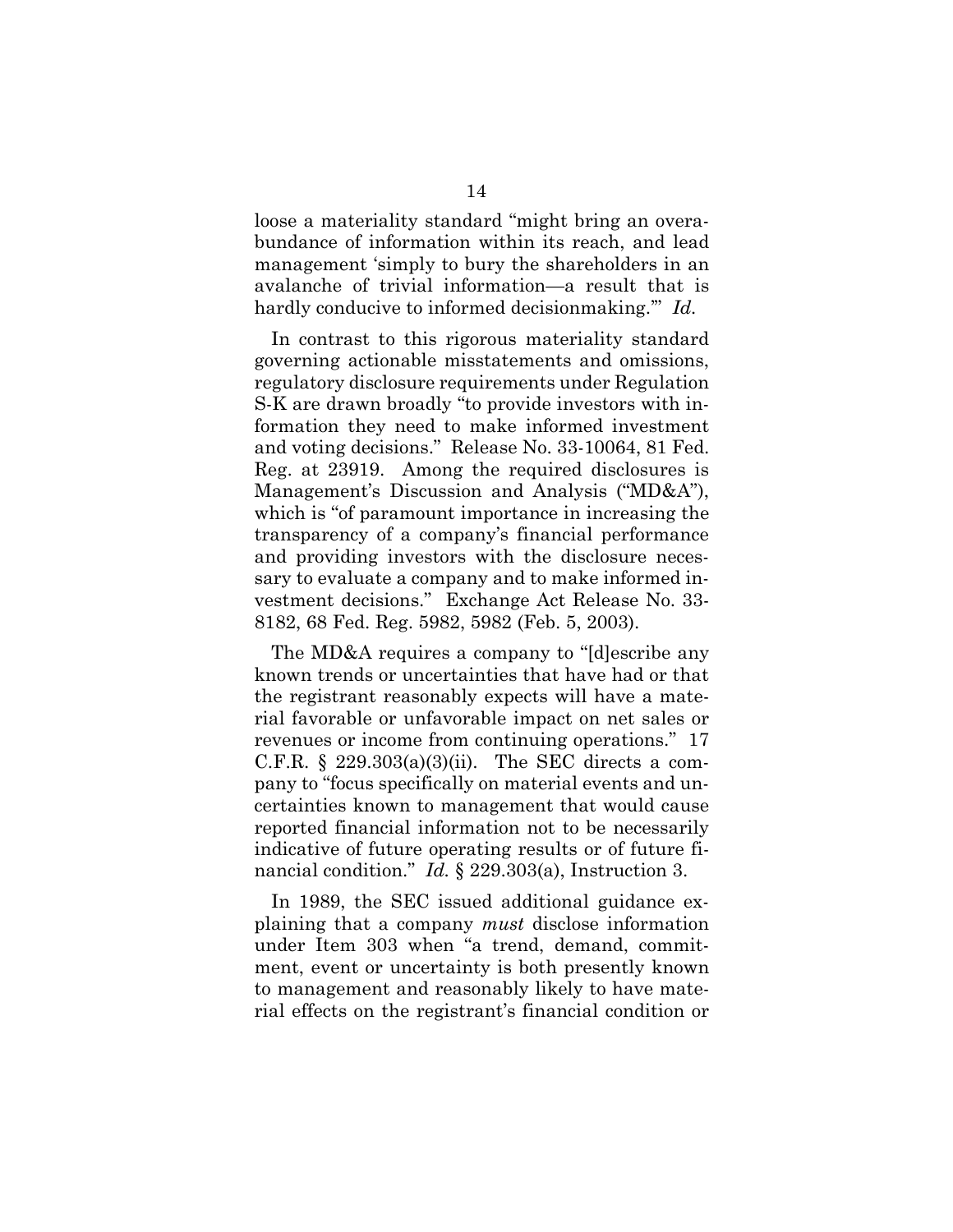results of operation." 54 Fed. Reg. at 22429. Above all else, these disclosures are meant to be "flexible" in order to "elicit[] more meaningful disclosure and [to] avoid[] boilerplate discussions." *Id.* at 22427.

The SEC crafted the MD&A framework to encourage disclosure of forward-looking information. In broadening the disclosure requirement, the SEC sought to ensure that investors would not be surprised by changes to the company's risks or financial condition. See Exchange Act Release No. 33-9144, 75 Fed. Reg. 59894, 59895 (Sept. 28, 2010) ("Surprises to investors can be reduced or avoided when a company provides clear and understandable information about known trends, events, demands, commitments and uncertainties, particularly where they are reasonably likely to have a current or future material impact on that company."). The MD&A, instead, encourages disclosure of any information that could be important to investors but is not otherwise required elsewhere.

The SEC's test for disclosure is inherently complicated and necessarily requires company management to exercise significant judgment and discretion as to whether an event rises to a known trend or uncertainty that must be disclosed. A company need not make specific disclosures pursuant to MD&A, see Louis Loss, Joel Seligman & Troy Paredes, *Securities Regulation*, ch. 2.D.2 (Regulation S-K (Nonfinancial Data)) (5th ed. 2016), but rather, the MD&A is meant to be a narrative discussion and analysis of a company's business as seen "through the eyes of management." Exchange Act Release No. 33-8350, 68 Fed. Reg. at 75056. This discretion allows a company to discuss "material information that is necessary to an understanding of the company's financial condition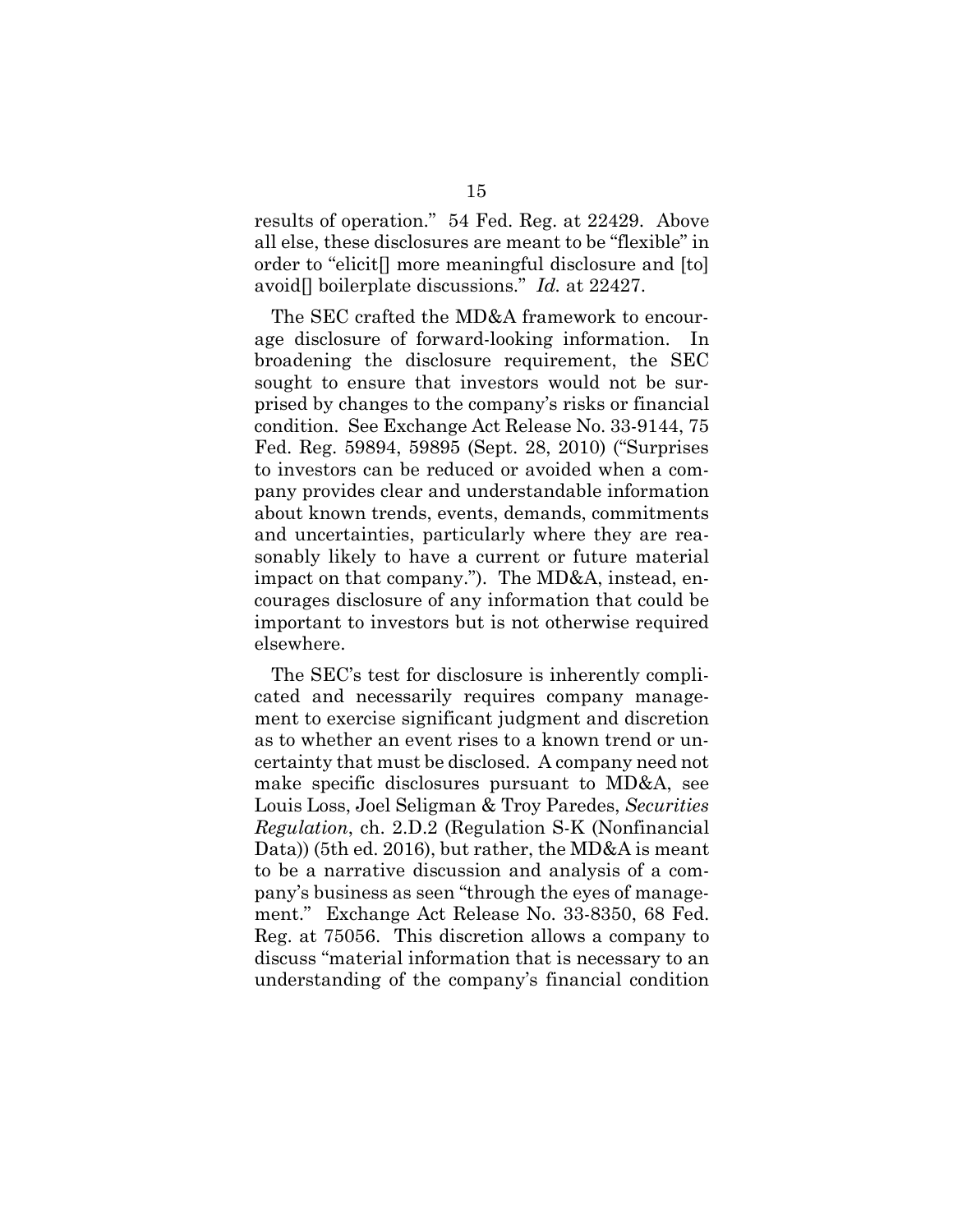and operating performance, as well as its prospects for the future." *Id*. at 75059.

As a result, a company must make many difficult choices when making its MD&A disclosures—management must assess the effect of the amount and timing of uncertain events; must determine when an event is indicative of a market trend requiring disclosure; must discuss external market forces that could impact a company's business; and must value certain assumptions in its financial predictions. This sort of analysis is inherently subjective, which is why the SEC developed a "flexible approach" to encourage disclosure of meaningful information. 54 Fed. Reg. at 22427.

At bottom, the SEC intended the MD&A to provide "material historical and prospective textual disclosure enabling investors and other users to assess the financial condition and results of operations" of the company. *Id*. at 22428. The MD&A is not meant to force a company to disclose all information; rather, management is meant to discern the material information and communicate both the "short and longterm analysis of the business" as seen "through the eyes of management." *Id.*

Lawmakers and regulators thus crafted securities disclosure requirements with a goal of providing investors with neither too much nor too little information about a company's financial condition. Turning management's judgment calls about disclosure into an independent cause of action for securities fraud will disrupt this delicate balance and poorly serve investors—the only party that the standards were designed to protect.

1. The Second Circuit's approach will lead to exactly the type of immaterial disclosures that the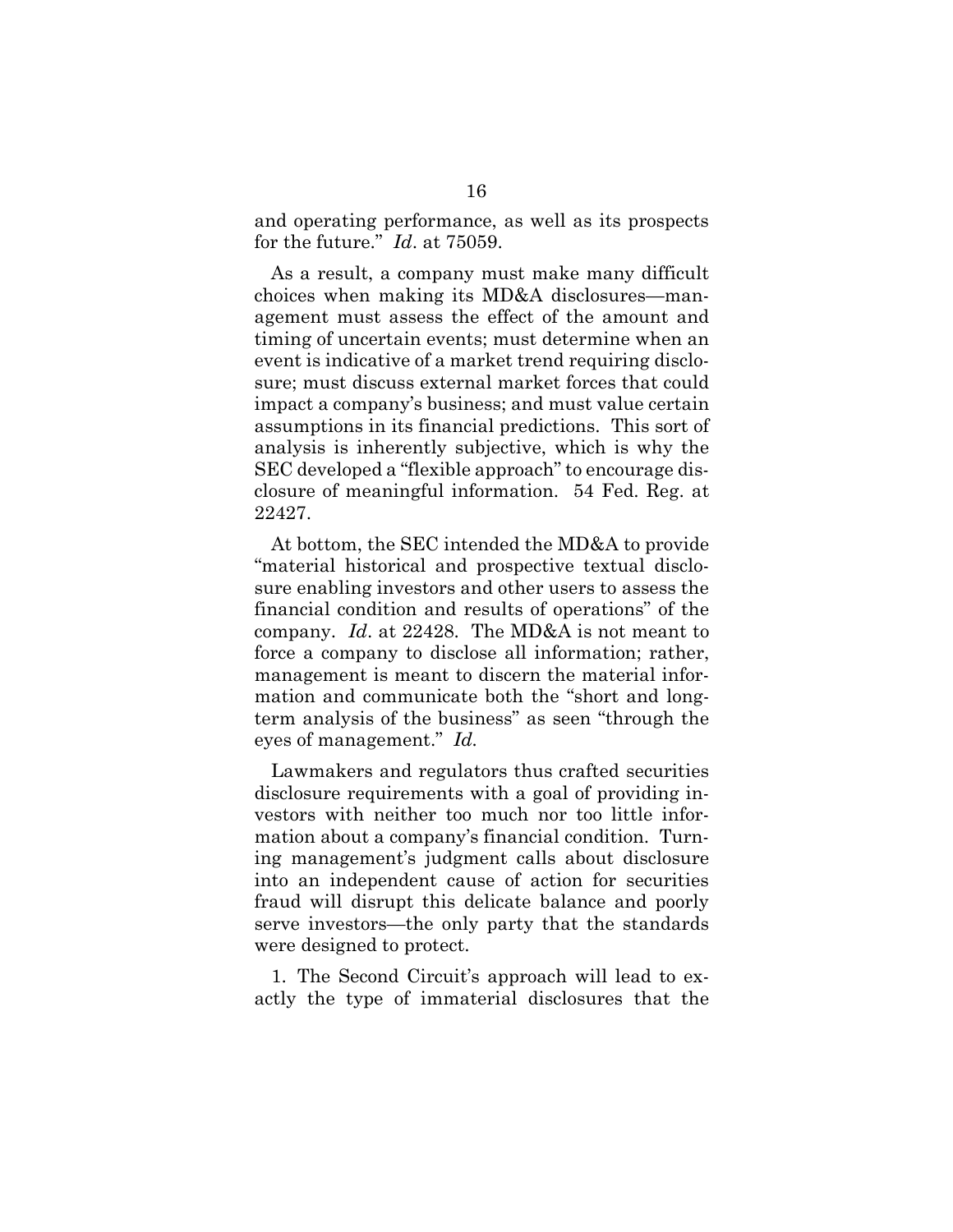Commission hoped to avoid when it drafted its Item 303 guidance. With the fear of exposure to securities fraud class actions under Rule 10b-5 for Item 303 omissions, some companies might turn their MD&A into massive data dumps to head off "vexatious litigation" initiated by "a widely expanded class of plaintiffs" bringing "strike suits" under Rule 10b-5. *Blue Chip Stamps* v. *Manor Drug Stores*, 421 U.S. 723, 740 (1975). Investors could then be forced to hack through the brambles of dense reports to find useful information—a result the Court has recognized as "hardly conducive to informed decisionmaking." *TSC Indus.*, 426 U.S. at 448-49 ("[M]anagement's fear of exposing itself to substantial liability may cause it simply to bury the shareholders in an avalanche of trivial information—a result that is hardly conducive to informed decision making.").

The surge of disclosures would occur just when the SEC is looking for ways to *reduce* the volume of information thrown at investors, for fear of "information overload." Mary Jo White, SEC, *The Path Forward on Disclosure* (Oct. 15, 2013) ("I am raising the question here and internally at the SEC as to whether investors need and are optimally served by the detailed and lengthy disclosures about all of the topics the companies currently provide in the reports they prepare and file with us.").

The lower court's approach is a judicially-constructed, dead-weight rule that will compel disclosure of information for no productive or beneficial reason. This is not the result the SEC intended when it created Item 303 disclosures to "provide such other information … necessary to an understanding of its financial condition." 17 C.F.R. § 229.303(a). Under the Second Circuit rule, the MD&A would no longer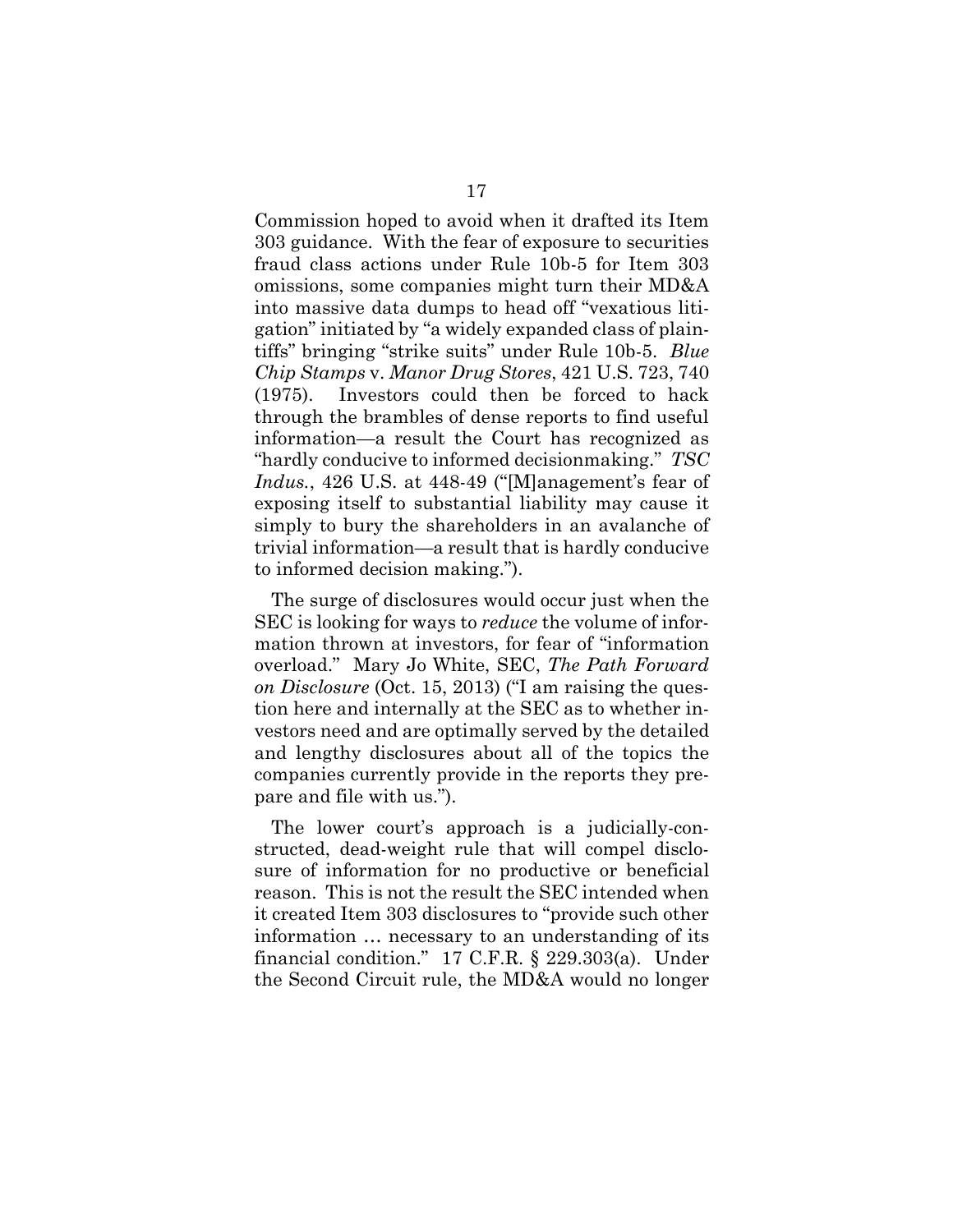be a conversation between management and shareholders; instead, management will be compelled to use the disclosures as a protective wall of data, shielding management from shareholder litigation. And individual investors, and those with fewer resources to sift the useful information from the chaff, will suffer the most.

2. Some companies, on the other hand, may instead focus their Item 303 disclosures only on trends or uncertainties that can provoke liability if unreported. By exposing companies to private enforcement for allegedly material omissions under Item 303, without a corresponding showing that the company had an affirmative duty to disclose the material information, the lower court's approach may incentivize management to report primarily on topics that would help defend against antifraud claims to the detriment of disclosure of other non-material information under *Basic* that Item 303 was intended to elicit from management in the first place.

Item 303 was never designed as a personal liability provision, but the lower court's rule has the potential to swallow the type of disclosure the regulation was originally intended to create. If forced to choose between the risk of paying a major judgment for omitting material information under Rule 10b-5 and the risk of omitting items that are non-material under *Basic* but still required by Item 303, management will be encouraged to focus their resources on the former to the detriment of the latter.

In summation, because Section 10(b) and Rule 10b-5 do not create a generalized and actionable duty of disclosure, because disclosures under Item 303 are compelled by a significantly looser and more subjective materiality requirement, because expanding Section 10(b)'s private right of action to encompass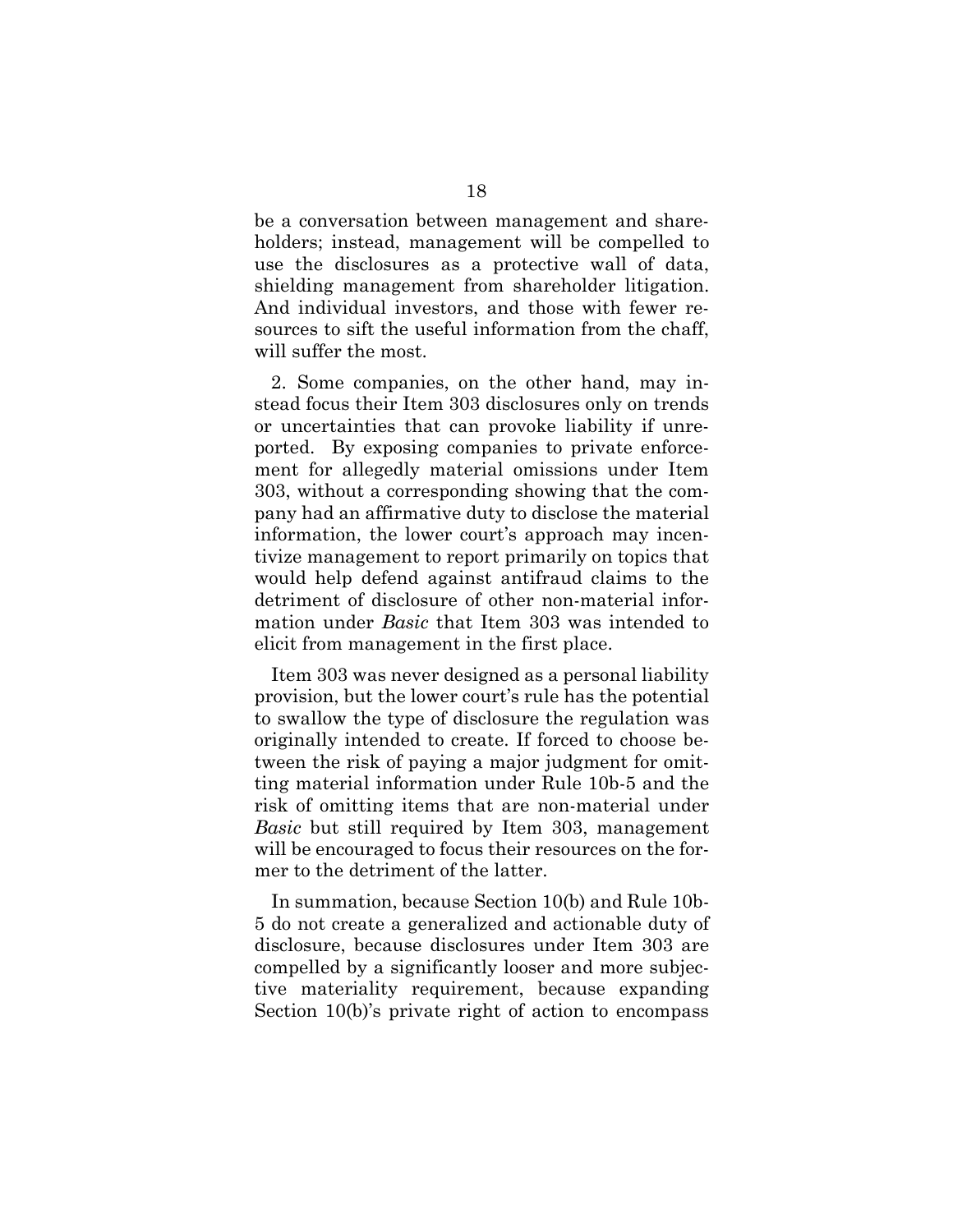Item 303 liability would be inconsistent with the PSLRA, and because doing so would upset the disclosure regimes, the Court should reject the Second Circuit's approach below.

**II. TREATING ITEM 303 OMISSIONS AS MA-TERIAL OMISSIONS ACTIONABLE UNDER SECTION 10(b) WOULD IMPOSE SEVERE, UNWARRANTED, AND WASTEFUL OBLI-GATIONS ON INDUSTRIES SUCH AS THE RETAIL INDUSTRY WITH NO APPRECIA-BLE BENEFIT TO INVESTORS.** 

Adopting the Second Circuit's conflation of Section 10(b) and Item 303 would have unintended consequences for the economy and undermine the purpose of Item 303. Creating an independent cause of action premised solely on Item 303's affirmative disclosure requirements would blur the distinction between fraud and mistake, inject uncertainty into the market, create enormous compliance costs, and incentivize bad-faith litigation. Furthermore, the approach embraced by the lower court could harm the interests of the very investors it aims to protect.

Departing from nearly eight decades of jurisprudence and creating an affirmative duty to disclose information under the antifraud provisions will allow parties to use the securities laws as a form of hindsight insurance and create a headwind against economic growth by adding to companies' administrative burdens. The "practical consequences" of the Second Circuit's broad treatment of Item 303 omissions would lead to serious practical problems for the market and particularly the retail industry. *Stoneridge*, 552 U.S., at 157-64.

*1. Litigation Exposure.* Treating Item 303 omissions as *per se* actionable under 10b-5 will drastically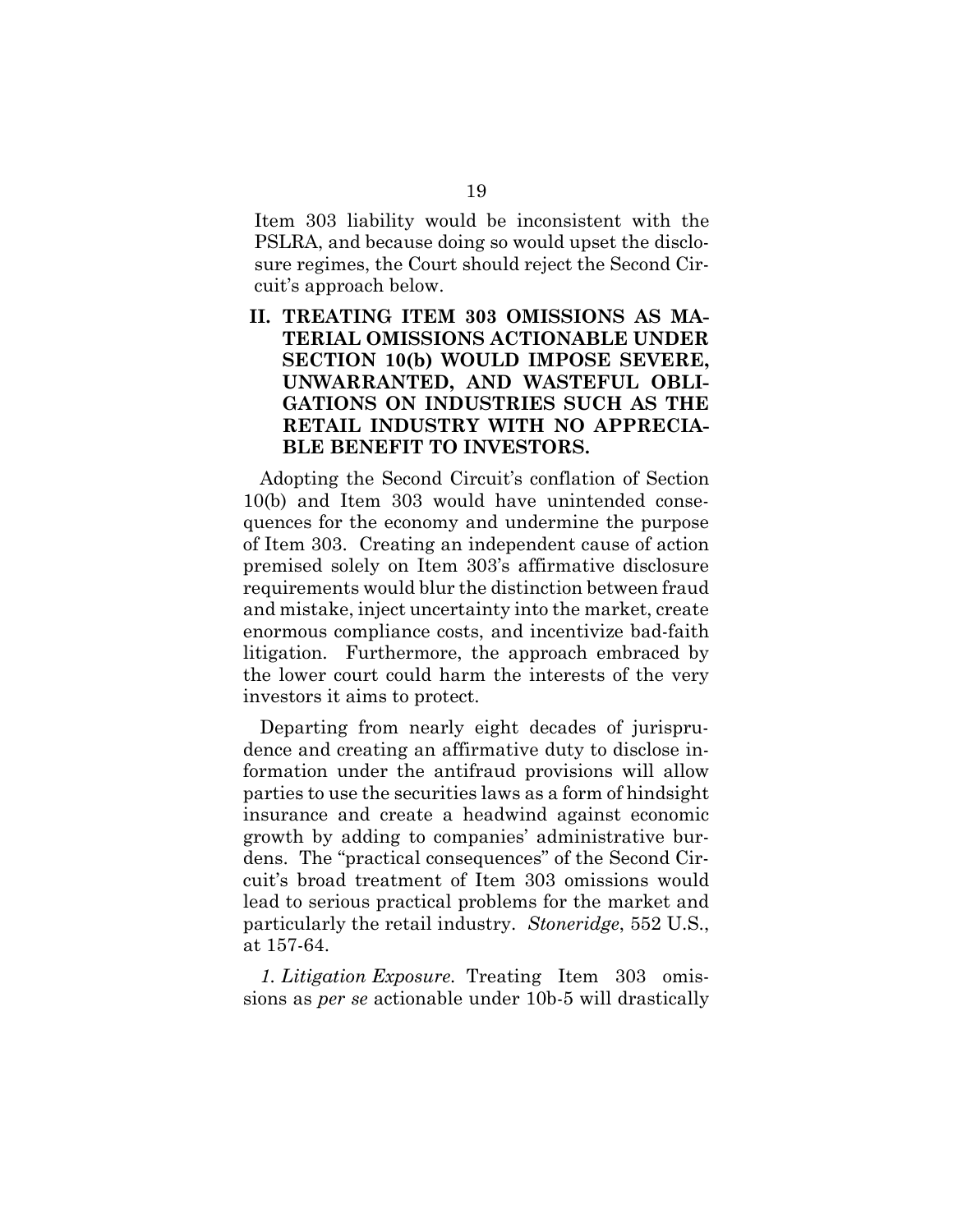expand companies' exposure to class action and securities litigation. Item 303 requires each company to disclose any known trend or uncertainty that is "reasonably likely to have an impact on its financial condition." SEC Interpretive Guidance, Exchange Act Release No. 33-6835, 1989 WL 1092885, at \*4 (May 18, 1989). "To be 'reasonably likely,' a material violation must be more than a mere possibility, but it need not be 'more likely than not.'" Implementation of Standards of Professional Conduct for Attorneys, Exchange Act Release Nos. 33-8185; 34-47276, 68 Fed. Reg. 6296, 6302 (Feb. 6, 2003). Item 303 disclosures require management to make a series of highly subjective judgment calls. When does something known to the company become a "trend, demand, commitment, event or uncertainty" that might be subject to Item 303 disclosure? When does it become reasonably likely to occur? And, when does it become reasonably likely to have a material impact on the company's bottom line or operations? 54 Fed. Reg. at 22429.

In large respect, Item 303 disclosures present questions of timing. Information that ultimately proves to be material is always known to management for some period of time before it is disclosed in a 10Q, 10K, or otherwise. The Second Circuit's approach to Item 303 leaves companies vulnerable to "allegations of fraud by hindsight." *Tellabs, Inc.* v. *Makor Issues & Rights*, 551 U.S. 308, 320 (2007). It is a simple thing to argue after the fact that a known event that did, in fact, become a trend, and did, in fact, prove to have a material impact, should have been disclosed days, weeks, or months earlier.

The Second Circuit's approach will subject companies to fraud claims for failing to disclose an event or uncertainty the moment its occurrence colorably becomes more than a mere possibility. But whether a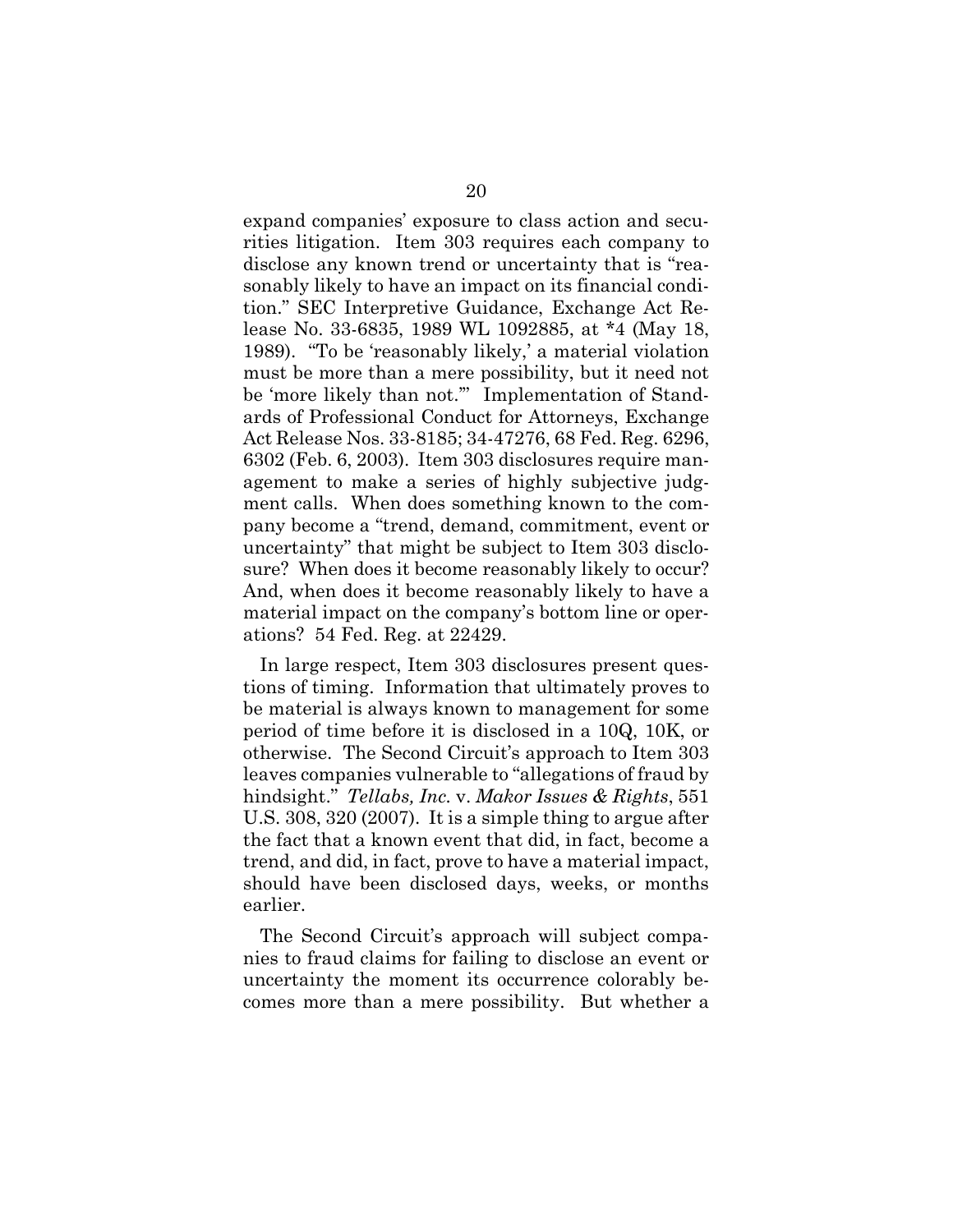trend or uncertainty was known to management and reasonably likely to occur at the time an MD&A was filed are necessarily fact-specific inquiries, and hindsight bias will color any effort to retroactively make such determinations. "In the context of securities regulation, hindsight can mistakenly lead people to conclude that a bad outcome was not only predictable, but was actually predicted by managers." Mitu Gulati, *Fraud by Hindsight*, 98 NW. U. L. Rev. 773, 774 (2004). The effects of hindsight bias only increase with the severity of an incident. See Erin M. Harley, *Hindsight Bias in Legal Decision Making*, 25 Soc. Cognition (Special Issue: The Hindsight Bias) 48, 51 (2007) ("The severity of a negative outcome can have dramatic effects on the size of hindsight bias, with larger bias resulting from more severe negative outcomes.").

The retail industry is particularly vulnerable to outside economic factors and the decisions of retail managers are especially open to second-guessing in litigation. Under the Second Circuit's rule, plaintiffs will be free to "simply seize[ ] upon disclosures made in later annual reports and allege[ ] that they should have been made in earlier ones." *Denny* v. *Barber*, 576 F.2d 465, 470 (2d. Cir. 1978) (Friendly, J.). In fact, such suits have already been filed against retailers. See, *e.g.*, Compl. ¶ 8 *Iron Workers Local Union No. 405 Annuity Fund* v. *Dollar Gen. Corp.*, 3:17-cv-00063 (M.D. Tenn. Jan. 18, 2017) (class action alleging securities fraud based on management's failure to identify and disclose full impact of SNAP benefit reductions on company's sales in its second quarter filing which were ultimately disclosed in third quarter filing). Item 303's reporting requirements are "intentionally general," leaving a substantial gray area in which management may make judgment calls about whether disclosure is appropriate. SEC Guidance, 1989 WL 1092885, at \*1.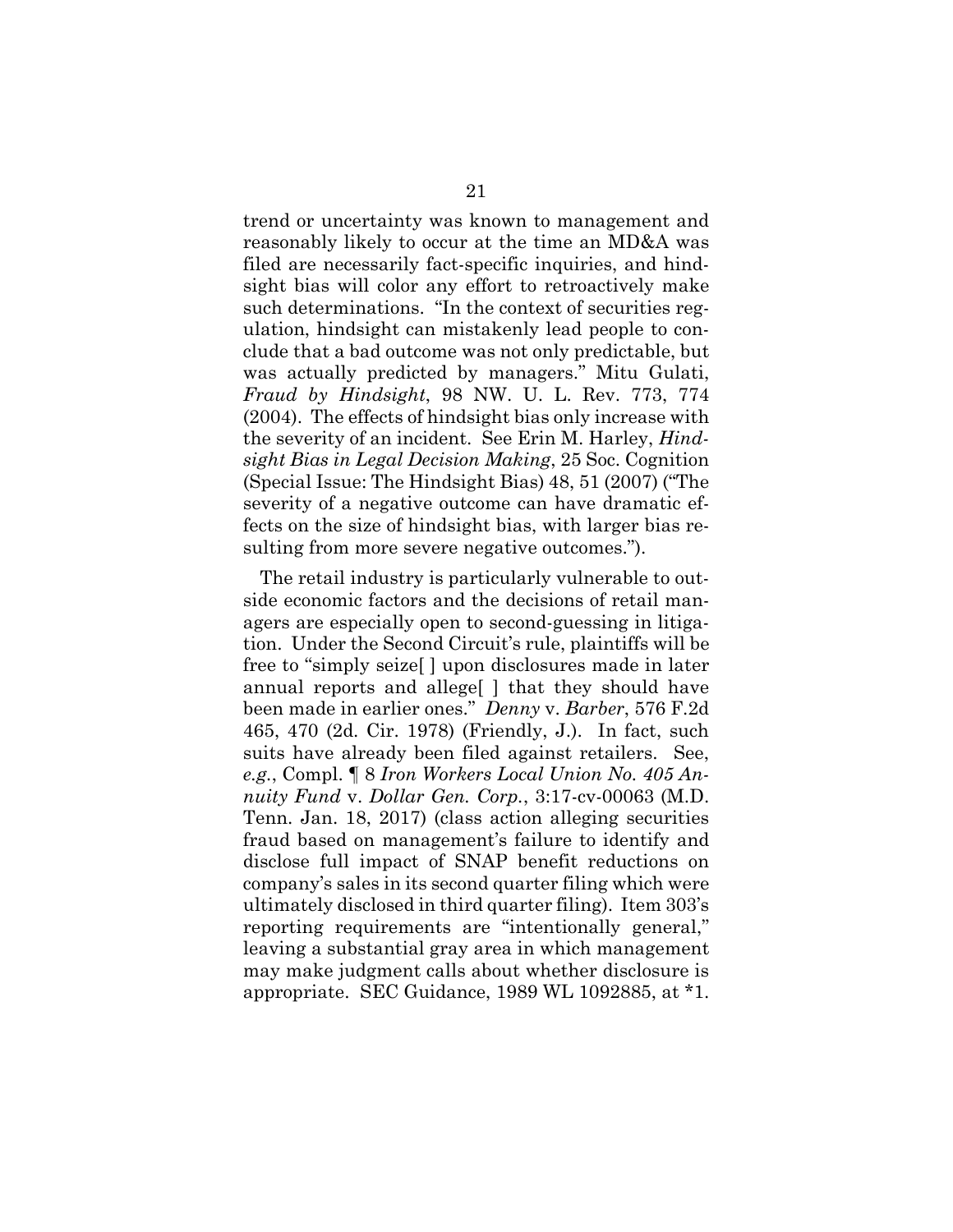The Second Circuit's rule, however, imposes massive consequences for incorrectly predicting the development of a known trend or uncertainty.

*2. Compliance Costs.* Management will have every incentive to minimize liability by over-reporting and disclosing picayune events and anything remotely resembling a trend or uncertainty. With the specter of "nuisance filings, targeting of deep-pocket defendants, vexatious discovery requests and manipulation by class action lawyers" hanging above their heads, companies will divert important resources to scrambling to ensure that the MD&A includes any information that might be contorted into a trend or uncertainty in the future. *Merrill Lynch, Pierce, Fenner & Smith, Inc.*  v. *Dabit*, 547 U.S. 71, 81 (2006).

Retailers are regulated extensively at every level of government, ranging from federal agencies (such as FTC, CPSC, EEOC, NLRB, FCC, OSHA, EPA, trade/customs agencies and financial regulators), to state agencies (such as employment, consumer protection, environmental and health agencies), and even to county and municipal regulators and foreign regulators (in the case of multinational retailers). Collectively, these account for hundreds, if not thousands, of regulatory touchpoints for individual stores spread out across the entire country or internationally—and many more when aggregated across a retailer—with a wide array of government agencies.

The vast majority of such contacts, even those involving tickets, citations, or small fines, are not immediately visible to corporate management and never reported as Item 303 events. For example, an individual store may be ticketed because its municipally-approved zoning and landscaping plan indicates a green space with tree coverage at a particular place, but the retailer failed to replace a dead tree. A retailer may be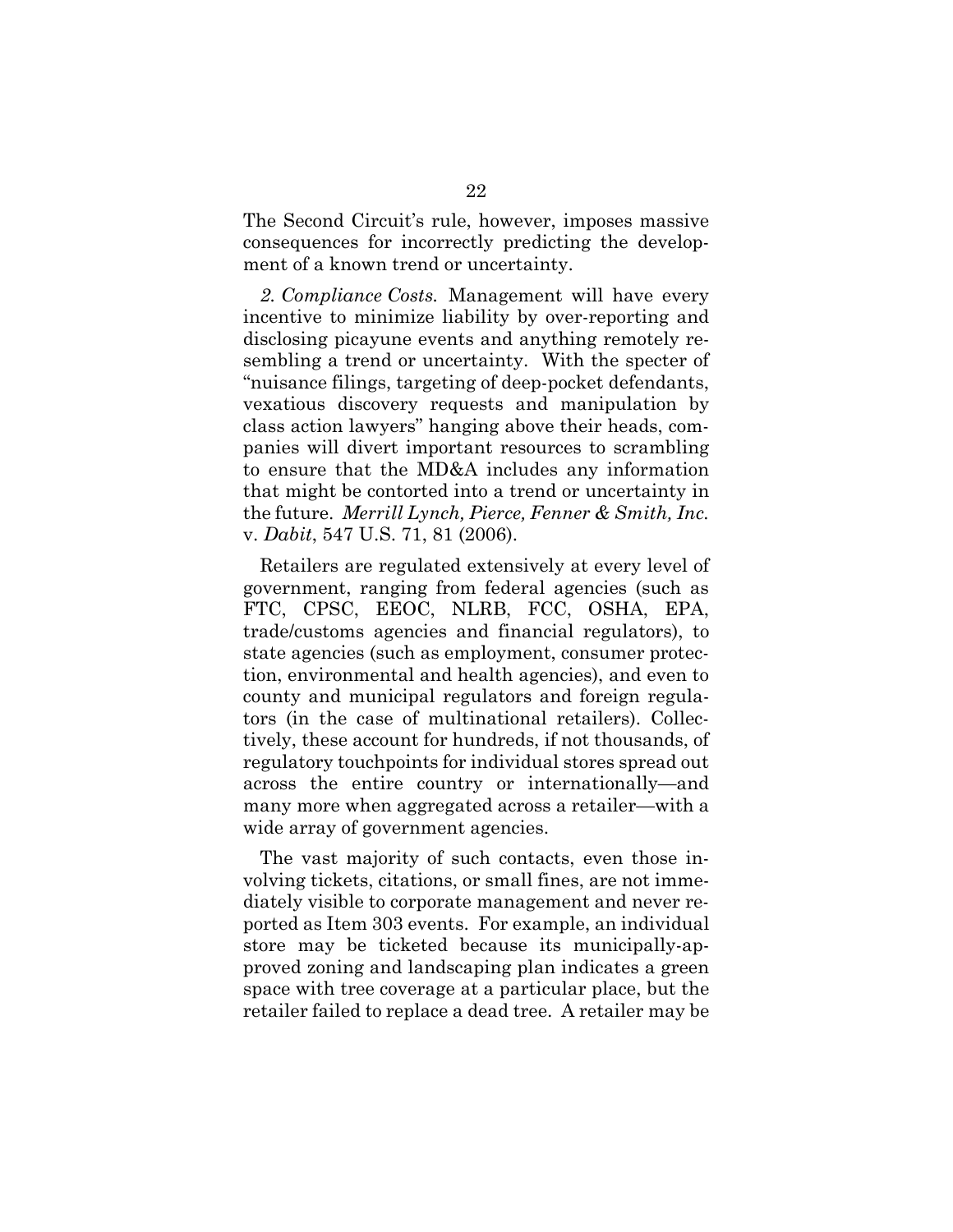cited by state or local environmental regulators when members of the public (*i.e.*, not the retailer) improperly dispose of batteries or other products defined by a regulatory agency as a "hazardous waste" in trash cans maintained by the retailer on the store's premises. A retailer may be fined by OSHA for improperly stacked empty cardboard boxes. Or a retailer may receive a "weights and measures" citation where a price posted in the store does not match the register price, even where the register price is lower. Retailers, of course, endeavor to comply with all regulations, but visibility into every alleged infraction at all stores is difficult to achieve – but could, theoretically, indicate a broader trend if multiple infractions of a particular type are eventually discerned.

Ordinarily, there is no reason why corporate management, particular managers responsible for making disclosures to the SEC, should be familiar with such one-off, store-level events. At the same time, however, many regulatory matters that ultimately require Item 303 disclosure by a retailer begin as such one-off issues at individual stores. Likewise, a sales trend that ultimately raises to an Item 303 disclosure often will have been noticed previously by a junior buyer or remote store manager; with the benefit of hindsight it can be argued that such low level observations of a germinating trend should have been disclosed before the growing seed even pierced the soil in which it was germinating.

Imposing private securities fraud liability for failure to divine and timely report a known trend based on such events will place enormous pressure on management to scour the corporate records and employee's knowledge for hints of a larger pattern. Is improper box stacking a systemic problem that may generate re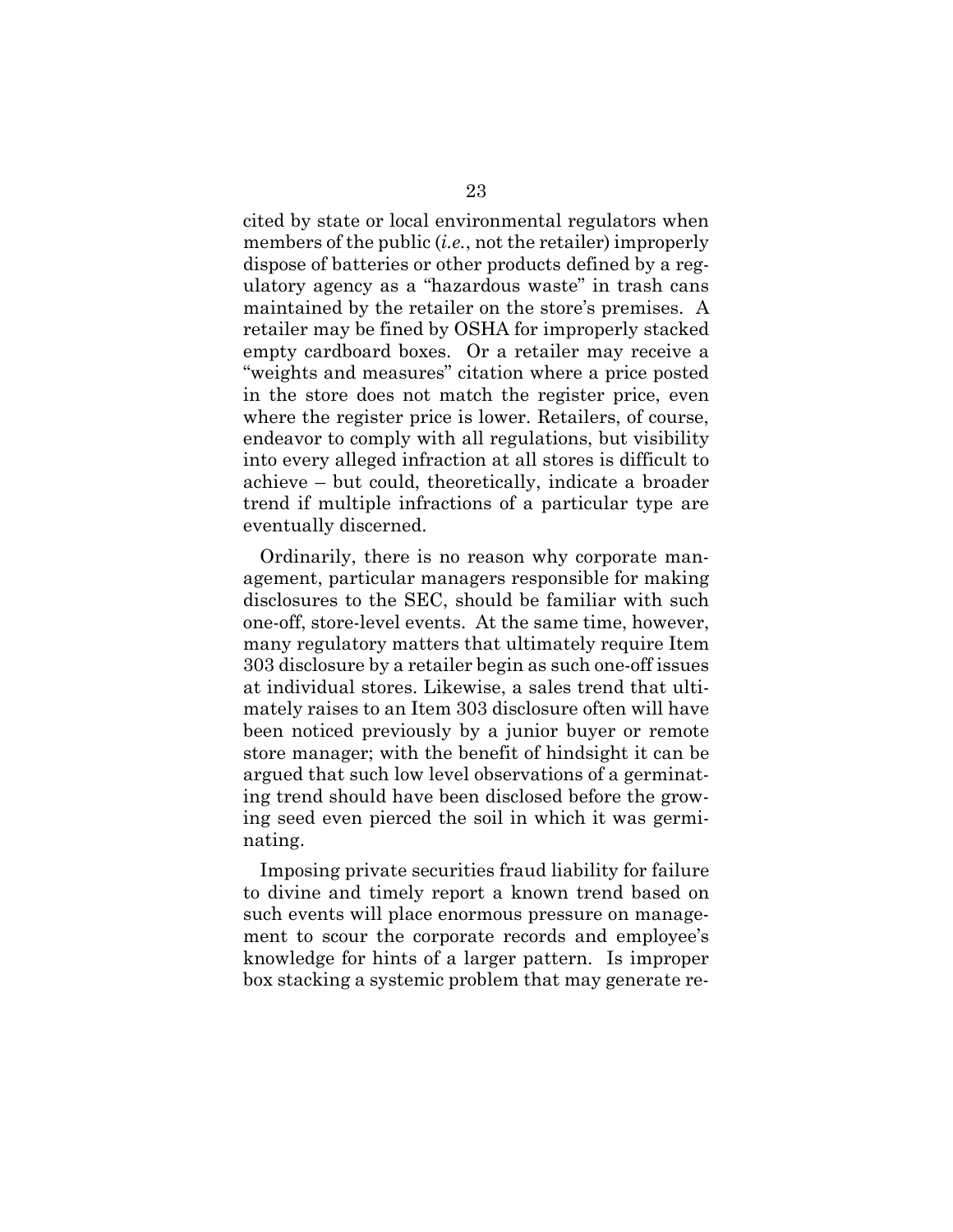peat-offender fines? Is a weights and measures allegation at one store indicative of a broader problem across multiple stores that could lead to a class action? Must an individual event be disclosed? At what point do several incidents become a trend or uncertainty? And at what point might the consequences become material? Once such instances are disclosed, it will be an easy thing to argue that they should have been disclosed one period earlier.

Separate and apart from interactions with foreign, federal, state, and local governmental agencies, retailers also have extensive point-of-sale, and electronic/social media contact with customers. Unlike many other industries, retailers employ large sales forces who interact with customers and vendors at the register and on shop floors. Each of these individuals is constantly learning of "events" that may in the aggregate constitute a trend, and possibly even a material trend. For example, cashiers may be aware that a store has run out of certain items covered by the Special Supplemental Nutrition Program for Women, Infants, and Children (WIC). See, *e.g.*, Compl. ¶ 1 *United States ex rel. Johnson* v. *Wal-Mart Stores, Inc.*, No. 2:13-cv-02277 (E.D. Cal. Nov. 1, 2013) (qui tam complaint alleging retailer failed *inter alia* to properly seek reimbursement for WIC vouchers).

Similarly, retailers operate numerous customer service complaint lines, as well as employee complaint or ethics hotlines. These again generate knowledge that may in the aggregate constitute data points that may comprise, or at least point in the direction of, a trend. Moreover, in recent years retailers have deployed comprehensive electronic interaction systems with their vendors, customers, employees, prospective employees, and other business partners (for example, mobile apps and social media platforms such as Facebook,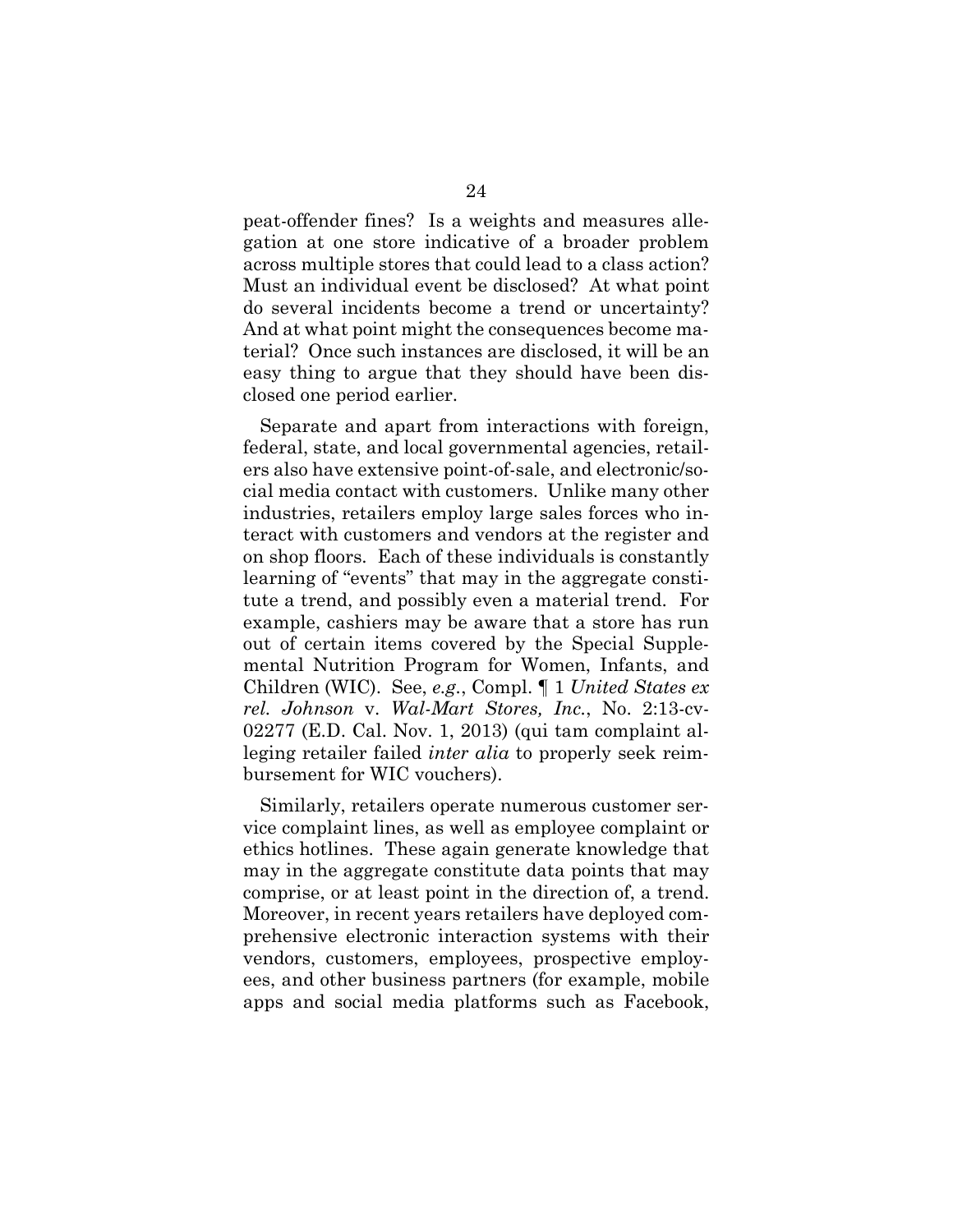Twitter, Pinterest, LinkedIn, and Instagram) which result in extensive information exchange and data collection points. These may be helpful in improving the business and should not be discouraged by the courts as a potential source of litigation.

Lastly, a "hot topic" of late in corporate America has been "big data" and what, if any, legal duties and obligations a company has arising from large volumes of data regarding customer habits, product performance, and so forth. Such data may itself disclose trends and uncertainties. Those insights, however, are sometimes conjectural and far from concrete. Big data could reveal several trends or uncertainties – including some whose occurrences are mutually exclusive with one another—that are each "reasonably likely" to occur. See, *e.g.*, Neil M. Richards & Jonathan H. King, *Big Data Ethics*, 49 Wake Forest L. Rev. 393, 425 (2014) ("the power of big data comes from secondary uses of data sets to produce an infinite variety of insights and predictions").

To ward off the risks of omission liability arising from purported knowledge of events, trends, or uncertainties generated by retail staff, customer or employee complaint lines, or through business data, companies will need to establish extensive systems to gather, centralize, and process vast repositories of information, and to comb it for anything that could potentially spark disclosure liability down the road. And, any doubt will be resolved in favor of disclosure, which will necessarily result in flooding the market with "useless information." *Basic*, 485 U.S. at 234.

The costs of compliance are far from trivial. For example, in 2004 the SEC added a few items to its Form 8-K requirements—estimated to cause only five additional hours of preparation time per company—at a market-wide price tag of \$22.1 million per year. See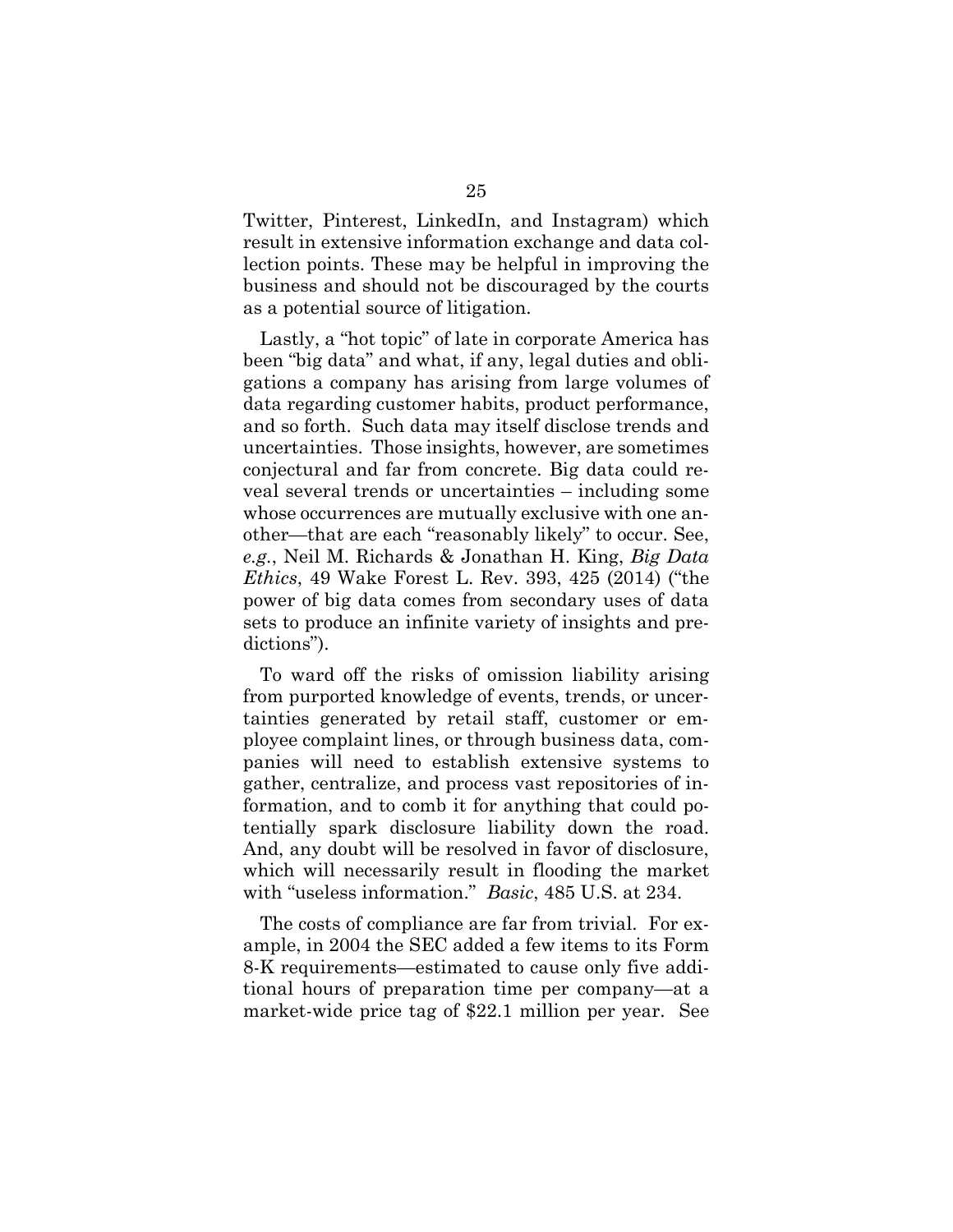Additional Form 8-K Disclosure Requirements and Acceleration of Filing Date, Exchange Act Release No. 33-8400, 2004 WL 536851, at \*31 (Mar. 16, 2004). If a mere five hours of compliance obligations results in a \$22.1 million cost to the market, the Second Circuit's rule has the potential to raise costs on the market exponentially.3 Nor will the burden fall solely on the private sector. The SEC's workload will increase proportionally to those of the companies it regulates, resulting in either reduced oversight or increased taxpayer funding of enforcement efforts to keep pace with the new information overload.

The Court has previously noted that agencies "must consider cost—including, most importantly, cost of compliance—before deciding whether regulation is appropriate and necessary." *Michigan* v. *EPA*, 135 S. Ct. 2699, 2711 (2015) (interpreting statute to require analysis of compliance costs before agency implemented regulation). In this case, the costs of expanding a long-established regulation far outweigh any supposed benefit derived from doing so.4 The retail industry is one of the largest employers in the U.S. economy, employing over 15.8 million Americans, most of whom are hourly wage-earners. U.S. Bureau of Labor

 $\overline{a}$ 

<sup>&</sup>lt;sup>3</sup> In addition, a judicial expansion of disclosure requirements and the accompanying administrative costs would fly in the face of recent bipartisan legislative efforts to reign in burdensome compliance costs. The JOBS Act, approved by a 390-23 margin in the House and signed by President Obama in 2012, reduced IPO disclosure requirements for emerging growth companies to spur economic growth and remove barriers to entering the securities market. Jumpstart Our Business Startups (JOBS) Act, Pub. L. No. 112-106, 1216 Stat. 306 (2012).

<sup>4</sup> As set out in further detail above, *see supra*, part I.D, the practical outcomes of the lower court's approach will actually be detrimental to investors' interests.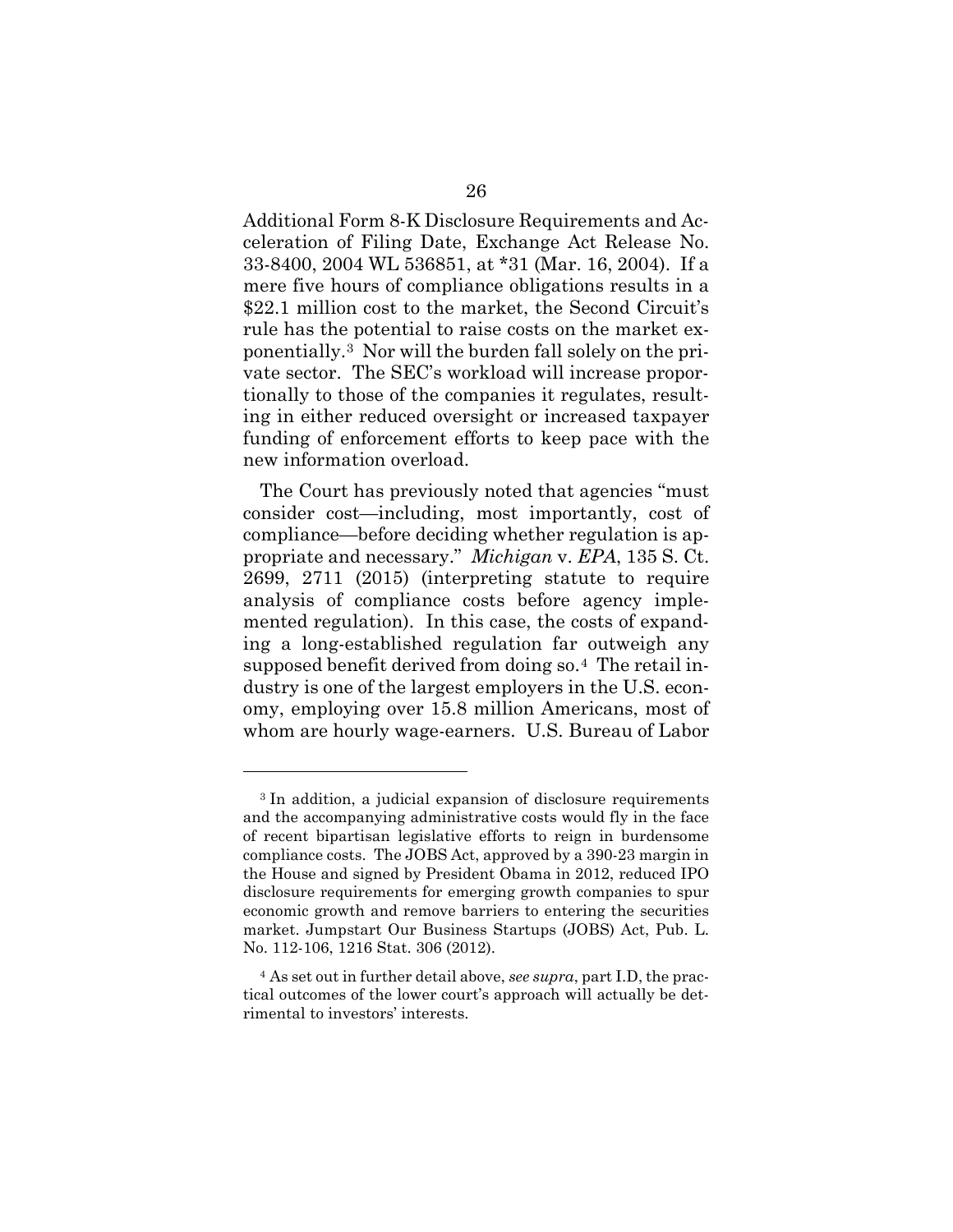Statistics, *Industries at a Glance: Retail Trade* (2017). Adopting a policy that significantly increases administrative compliance expenditures risks negative second and third-order effects throughout the economy at large.

*3. Risk of Strategic and Manufactured Litigation*. Lowering the threshold for civil fraud to allow class actions based on nothing more than management's failure to report information that, in retrospect, could be characterized as a known trend or uncertainty will unfortunately create a moral hazard for litigious behavior. Indeed, publicly-traded companies are already fending off a surge of Rule 10b-5 claims predicated on Item 303 omissions in the aftermath of *Stratte-McClure*. As Petitioners note, twenty-one cases have been filed in the Second Circuit since October 2014, compared to five cases filed in the Ninth Circuit over a similar period. Pet. Cert. 10.

Many of these new claims are based on legal theories that could generously be described as novel and opportunistic. See, *e.g.*, *Lopez* v. *Ctpartners Exec. Search, Inc.*, 173 F. Supp. 3d 12, 34 (S.D.N.Y. 2016) (alleging 10b-5 fraud based on company's failure to disclose that "executives' boorish behavior would ultimately impact the bottom line" by driving away customers if reported publicly); *Christine Asia Co.* v. *Ali Baba Grp. Hldg. Ltd*., 192 F. Supp. 3d 456, 461 (S.D.N.Y. 2016) (alleging corporation's failure to disclose non-binding "administrative guidance" meeting with Chinese regulatory agency constituted securities fraud under Item 303 and Rule 10b-5).

The traditional 10b-5 standard requires plaintiffs to prove that the defendants made a materially false, affirmative statement or failed to make a statement regarding a material fact in which it had a legal duty to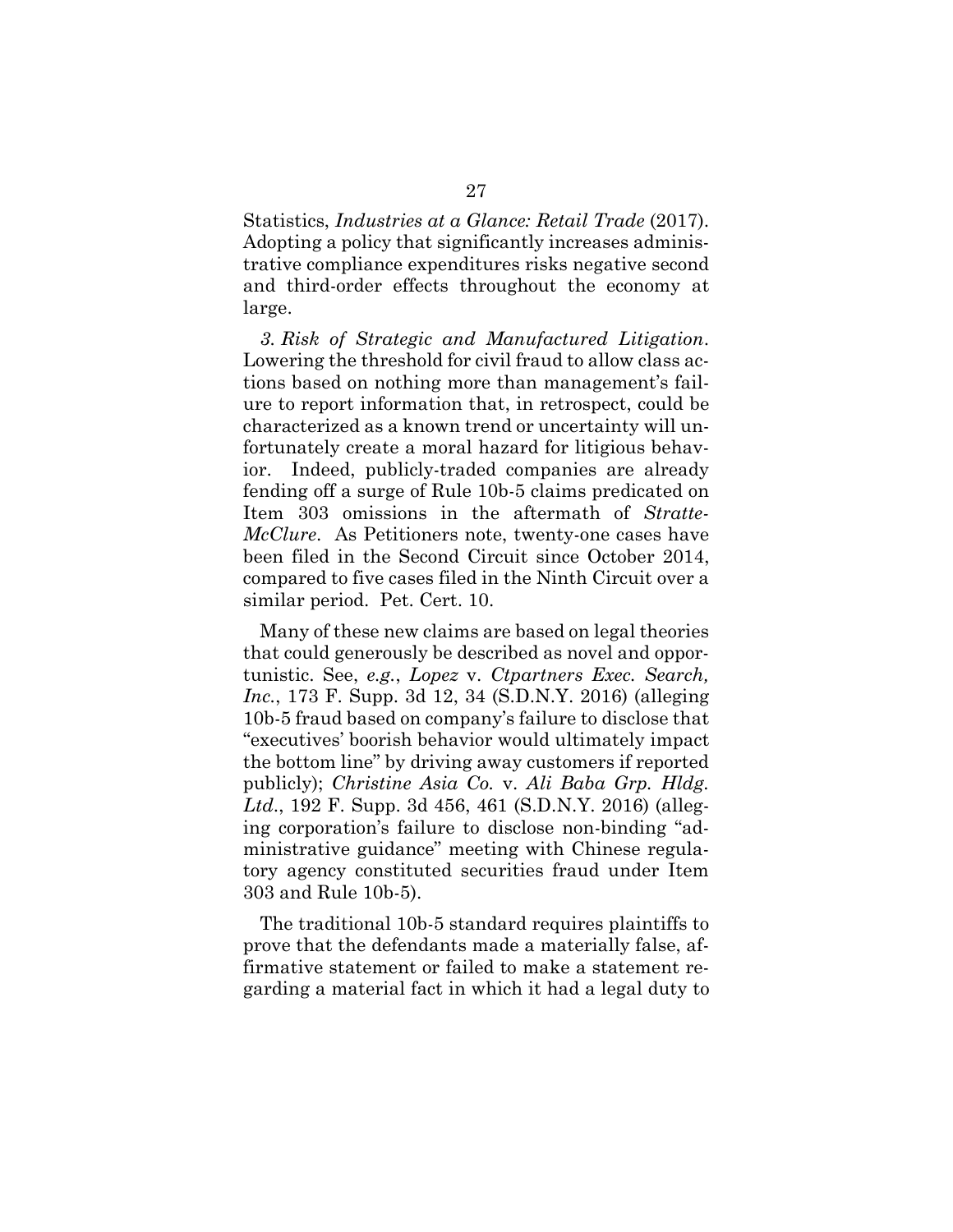disclose. Under the lower bar established by the Second Circuit, plaintiffs' attorneys only need to identify an omitted "trend" or "uncertainty" and a stock downturn to file a claim. A uniform application of this standard will allow investors to "effectively convert Rule 10b-5 into a scheme of investor's insurance" because Item 303 disclosures are forward-looking and subject to managements' judgment about what may happen in the future, and are therefore uniquely susceptible to second-guessing after the fact. *Dura Pharm., Inc.* v. *Broudo*, 544 U.S. 336, 345 (2005).

If the Second Circuit rule is permitted to stand, publicly traded retailers will likely be faced with "the routine filing of lawsuits … whenever there is a significant change in an issuer's stock price, without regard to any underlying culpability of the issuer." H.R. Rep. No. 104-369 (1995) (Conf. Rep.). Many of these strike suits will succeed in their aim of producing settlements because settling with litigious parties, even for meritless claims, is often cheaper than the cost of discovery—the exact result the Private Securities Litigation Reform Act was enacted to prevent. If a known trend or uncertainty and a downturn are all that is required to plead a claim of securities fraud, deviouslyminded parties may simply create the trend—by flooding a customer care line with complaints or other conduct—and wait until the market has a bad month.

"[M]eritorious private action[]" has been recognized as a "supplement" to SEC and DOJ enforcement for the first eighty years of the Securities Exchange Act's existence, and even then only in the context of materially false, affirmative statements and omissions. *Tellabs, Inc.*, 551 U.S., at 313. Adopting the Second Circuit's rule would engender a wave of private class actions from the plaintiffs' bar. This outcome would in